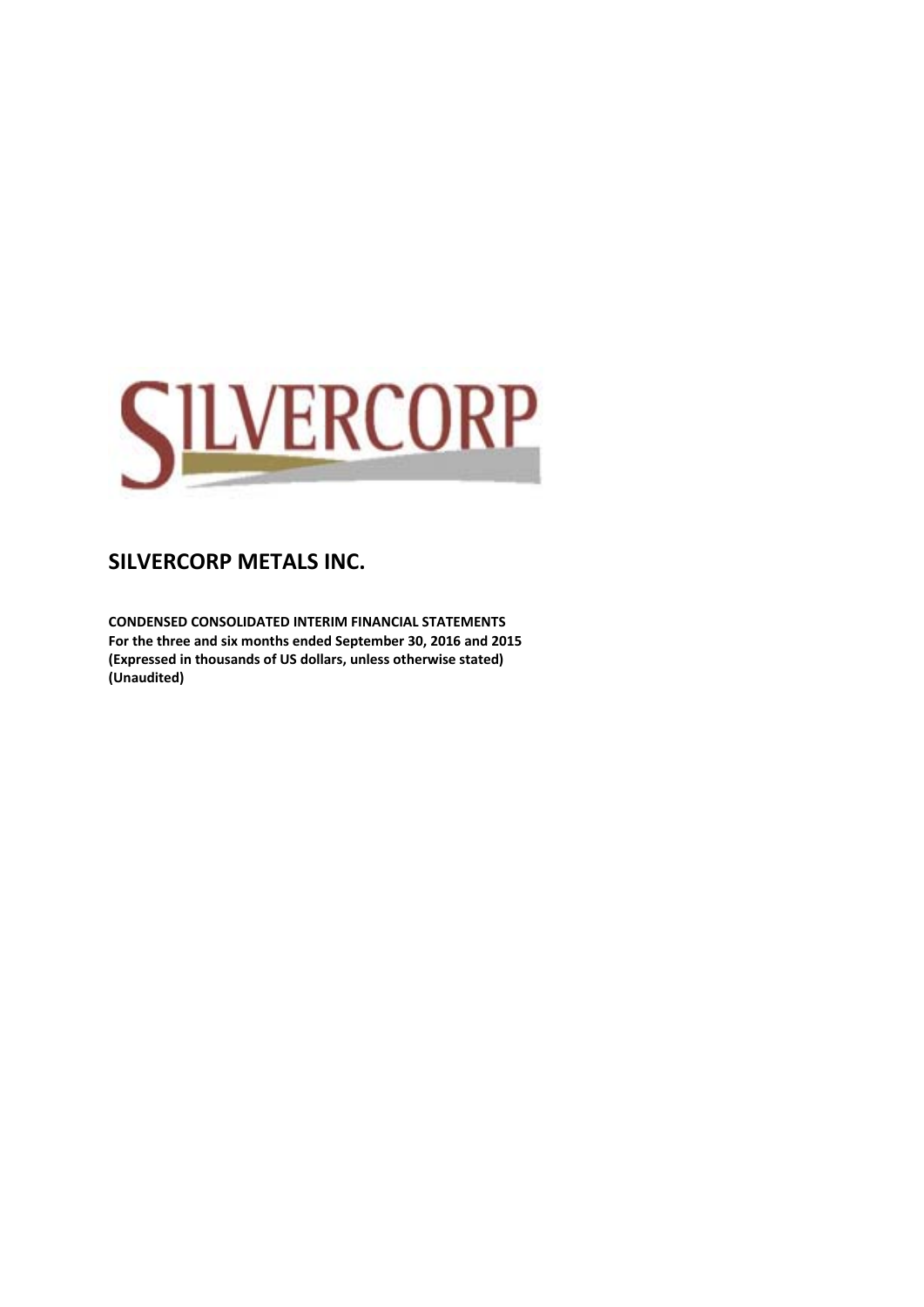#### **Notice to Readers of the Unaudited Condensed Consolidated Interim Financial Statements For the three and six months ended September 30, 2016**

The unaudited condensed consolidated interim financial statements of Silvercorp Metals Inc. (the "Company") for the three and six months ended September 30, 2016 (the "Financial Statements") have been prepared by management and have not been reviewed by the Company's independent auditors. The Financial Statements should be read in conjunction with the Company's audited financial statements for the year ended March 31, 2016 which are available at the SEDAR website at www.sedar.com. The Financial Statements are stated in terms of US dollars and are prepared in accordance with International Financial Reporting Standards.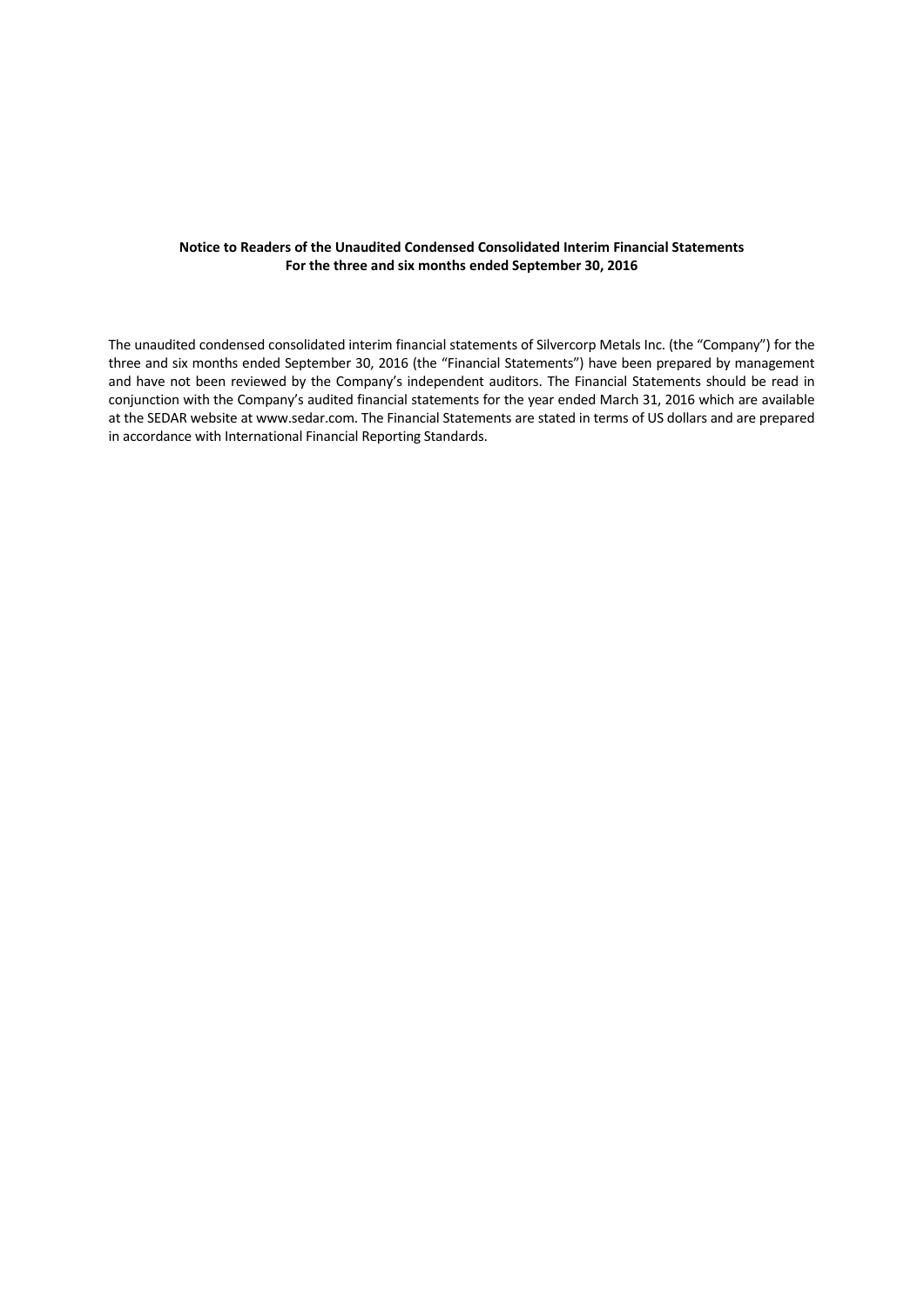### **Condensed Consolidated Interim Statements of Financial Position**

*(Unaudited) (Expressed in thousands of U.S. dollars)*

|                                                                |                | As at September 30, | As at March 31, |
|----------------------------------------------------------------|----------------|---------------------|-----------------|
|                                                                | <b>Notes</b>   | 2016                | 2016            |
| <b>ASSETS</b>                                                  |                |                     |                 |
| <b>Current Assets</b>                                          |                |                     |                 |
| Cash and cash equivalents                                      | 21             | \$<br>66,484        | \$<br>41,963    |
| Short-term investments                                         |                | 25,659              | 19,999          |
| Trade and other receivables                                    |                | 1,200               | 2,041           |
| Inventories                                                    |                | 10,045              | 8,857           |
| Due from related parties                                       | 12             | 40                  | 103             |
| Income tax receivable                                          |                |                     | 394             |
| Prepaids and deposits                                          |                | 4,109               | 3,960           |
|                                                                |                | 107,537             | 77,317          |
|                                                                |                |                     |                 |
| <b>Non-current Assets</b>                                      |                |                     |                 |
| Long-term prepaids and deposits                                |                | 1,426               | 1,856           |
| Reclamation deposits                                           |                | 2,605               | 2,301           |
| Investment in an associate                                     | 3              | 3,309               | 3,133           |
| Other investments                                              | 4              | 391                 | 287             |
| Plant and equipment                                            | 5              | 68,720              | 71,045          |
| Mineral rights and properties                                  | 6              | 210,686             | 216,080         |
| <b>TOTAL ASSETS</b>                                            |                | \$<br>394,674       | \$<br>372,019   |
|                                                                |                |                     |                 |
| <b>LIABILITIES AND EQUITY</b>                                  |                |                     |                 |
| <b>Current Liabilities</b>                                     |                |                     |                 |
| Accounts payable and accrued liabilities                       |                | \$<br>31,484        | \$<br>27,457    |
| Bank loan                                                      | 8              | 4,504               | 4,657           |
| Mine right fee payable                                         | $\overline{7}$ | 3,927               | 3,970           |
| Deposits received                                              |                | 7,590               | 5,849           |
| Income tax payable                                             |                | 2,251               |                 |
| Due to related parties                                         | 12             |                     | 179             |
|                                                                |                | 49,756              | 42,112          |
| <b>Non-current Liabilities</b>                                 |                |                     |                 |
| Mine right fee payable                                         | 7              | 5,733               | 5,796           |
| Deferred income tax liabilities                                |                | 25,563              | 23,224          |
| Environmental rehabilitation                                   |                | 14,064              | 14,328          |
| <b>Total Liabilities</b>                                       |                | 95,116              | 85,460          |
|                                                                |                |                     |                 |
| Equity                                                         |                |                     |                 |
| Share capital                                                  | 9              | 231,330             | 230,933         |
| Share option reserve                                           |                | 12,968              | 12,628          |
| Reserves                                                       |                | 25,409              | 25,409          |
| Accumulated other comprehensive loss                           | 10             | (43, 216)           | (35, 994)       |
| Retained earnings                                              |                | 17,614              | 562             |
| Total equity attributable to the equity holders of the Company |                | 244,105             | 233,538         |
| <b>Non-controlling interests</b>                               | 11             | 55,453              | 53,021          |
| <b>Total Equity</b>                                            |                | 299,558             | 286,559         |
|                                                                |                |                     |                 |
|                                                                |                | \$                  | \$              |
| TOTAL LIABILITIES AND EQUITY                                   |                | 394,674             | 372,019         |
| <b>Commitments and contingencies</b>                           | 20             |                     |                 |
| Approved on behalf of the Board:                               |                |                     |                 |
| (Signed) David Kong                                            |                |                     |                 |
| Director                                                       |                |                     |                 |
|                                                                |                |                     |                 |
| (Signed) Rui Feng                                              |                |                     |                 |
| Director                                                       |                |                     |                 |

See accompanying notes to the condensed consolidated interim financial statements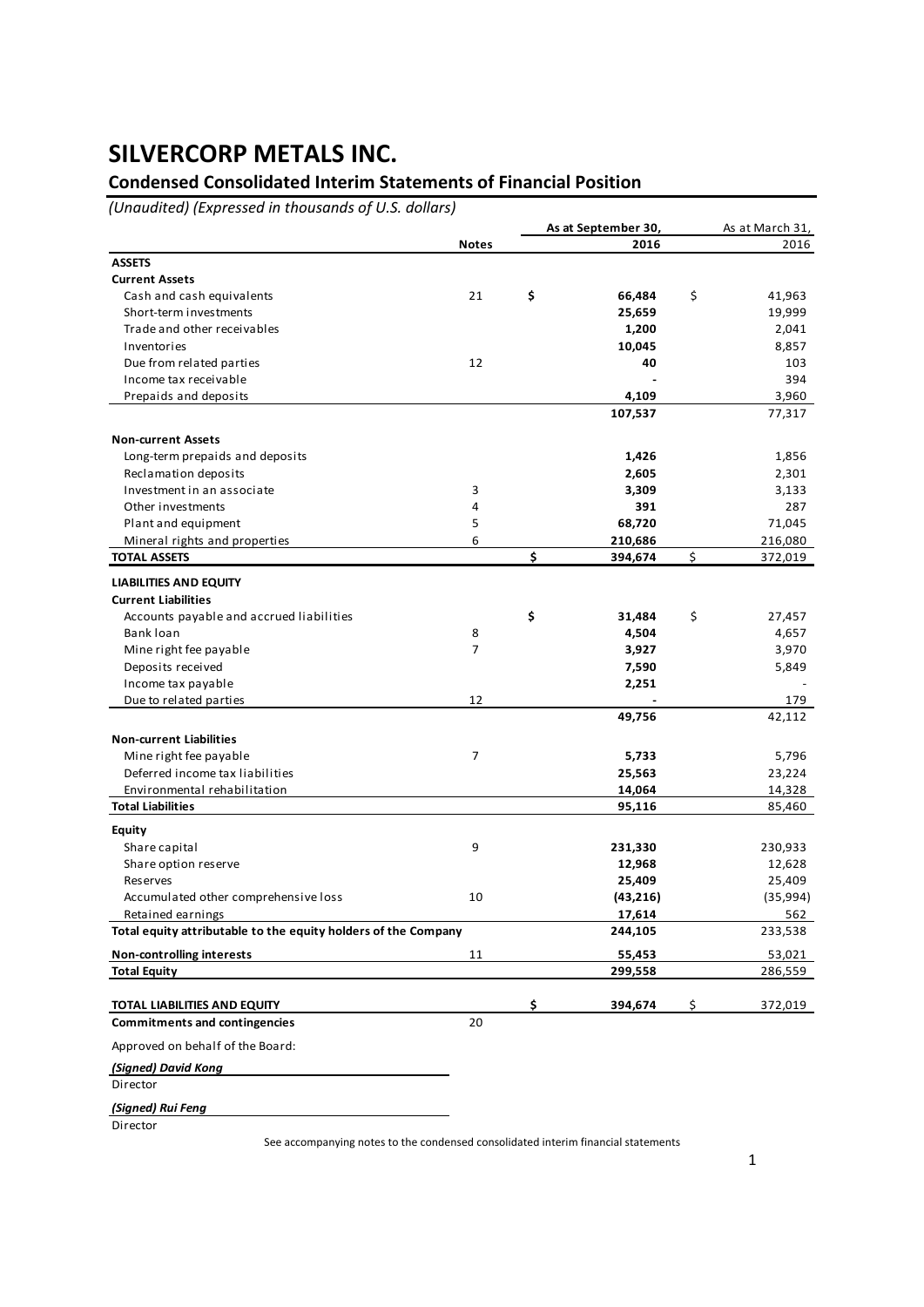### **Condensed Consolidated Interim Statements of Income**

*(Unaudited)(Expressed in thousands of U.S. dollars, except numbers for share and per share figures)*

|                                                                      |              | Three Months Ended September 30, |             |     |             |     | Six Months Ended September 30, |    |             |
|----------------------------------------------------------------------|--------------|----------------------------------|-------------|-----|-------------|-----|--------------------------------|----|-------------|
|                                                                      | <b>Notes</b> |                                  | 2016        |     | 2015        |     | 2016                           |    | 2015        |
|                                                                      |              |                                  |             |     |             |     |                                |    |             |
| <b>Sales</b>                                                         | 19(c)        | \$                               | 46,298 \$   |     | 27,213      | \$  | 81,569                         | \$ | 59,433      |
| Cost of sales                                                        | 13           |                                  | 19,509      |     | 18,385      |     | 39,036                         |    | 39,149      |
| <b>Gross profit</b>                                                  |              |                                  | 26,789      |     | 8,828       |     | 42,533                         |    | 20,284      |
| General and administrative                                           | 14           |                                  | 4,127       |     | 4,907       |     | 8,512                          |    | 10,251      |
| Government fees and other taxes                                      | 15           |                                  | 1.761       |     | 1,847       |     | 3,456                          |    | 3,196       |
| Foreign exchange gain                                                |              |                                  | (215)       |     | (1,984)     |     | (92)                           |    | (1, 397)    |
| (Gain) loss on disposal of plant and equipment                       | 5            |                                  | (199)       |     | (22)        |     | 65                             |    | (15)        |
| Share of gain in associate                                           | 3            |                                  | (269)       |     | (179)       |     | (286)                          |    | (101)       |
| Impairment of plant and equipment and mineral rights and properties  |              |                                  |             |     |             |     | 181                            |    |             |
| Other income                                                         |              |                                  | (83)        |     | (124)       |     | (123)                          |    | (114)       |
| Income from operations                                               |              |                                  | 21,667      |     | 4,383       |     | 30,820                         |    | 8,464       |
| Finance income                                                       | 16           |                                  | 537         |     | 264         |     | 968                            |    | 541         |
| Finance costs                                                        | 16           |                                  | (260)       |     | (139)       |     | (524)                          |    | (471)       |
| Income before income taxes                                           |              |                                  | 21,944      |     | 4,508       |     | 31,264                         |    | 8,534       |
| Income tax expense                                                   | 17           |                                  | 5,938       |     | 1,529       |     | 8,738                          |    | 1,784       |
| Net income                                                           |              | \$                               | $16,006$ \$ |     | 2,979       | \$  | $22,526$ \$                    |    | 6,750       |
| Attributable to:                                                     |              |                                  |             |     |             |     |                                |    |             |
| Equity holders of the Company                                        |              | \$                               | $12,378$ \$ |     | 2,234       | \$  | $17,052$ \$                    |    | 4,530       |
| Non-controlling interests                                            | 11           |                                  | 3,628       |     | 745         |     | 5,474                          |    | 2,220       |
|                                                                      |              | \$                               | 16,006      | Ŝ.  | 2,979       | \$  | $22,526$ \$                    |    | 6,750       |
| Earnings per share attributable to the equity holders of the Company |              |                                  |             |     |             |     |                                |    |             |
| Basic earnings per share                                             |              | Ś                                | 0.07        | - Ś | 0.01        | \$  | 0.10                           | Ŝ. | 0.03        |
| Diluted earnings per share                                           |              | Ś                                | 0.07 S      |     | 0.01        | \$. | $0.10 \,$ \$                   |    | 0.03        |
| Weighted Average Number of Shares Outstanding - Basic                |              |                                  | 167,012,454 |     | 170,307,013 |     | 166,976,159                    |    | 170,593,834 |
| Weighted Average Number of Shares Outstanding - Diluted              |              |                                  | 171,540,139 |     | 170,307,013 |     | 171,043,667                    |    | 170,593,834 |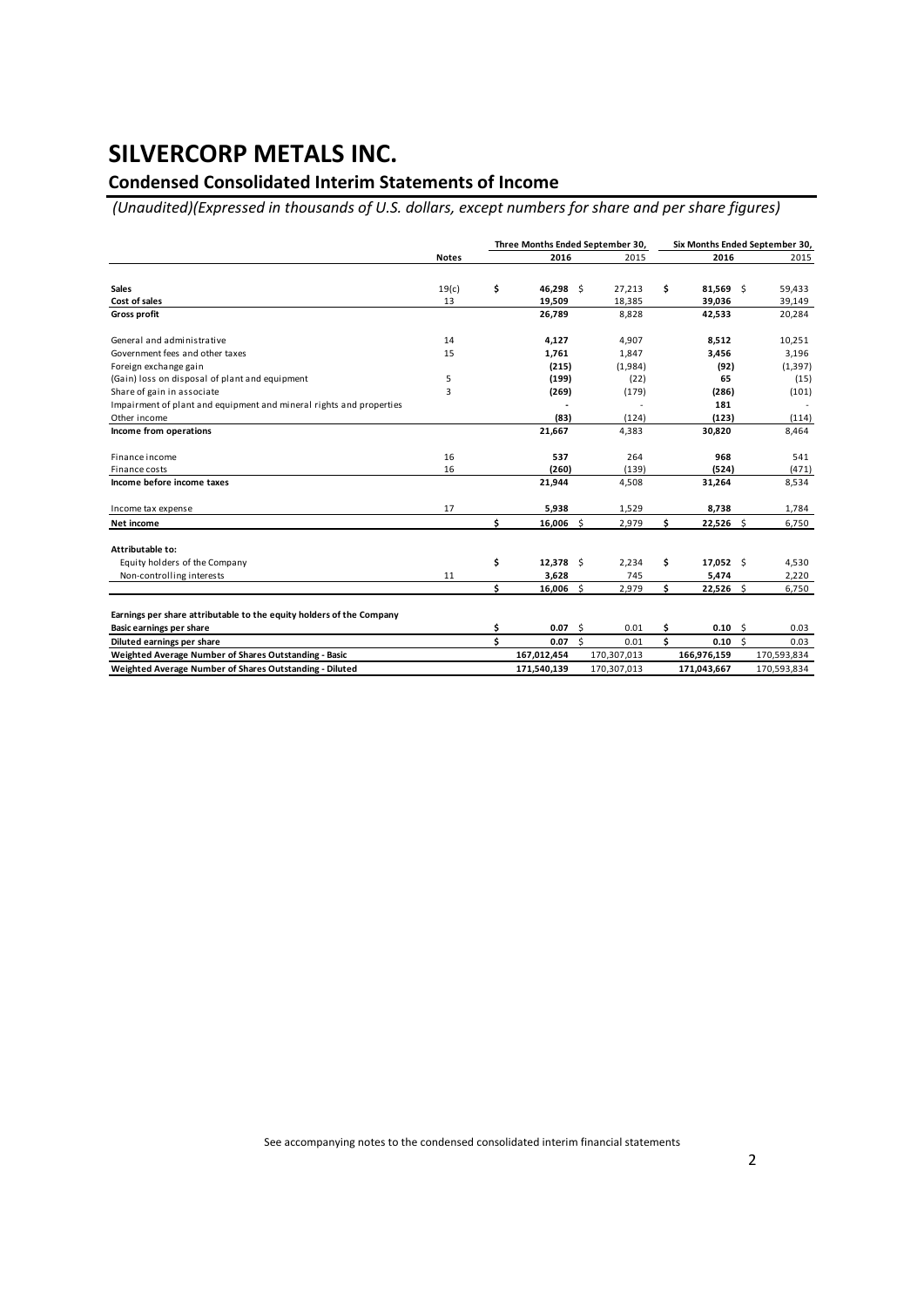### **Condensed Consolidated Interim Statements of Comprehensive Income**

*(Unaudited) (Expressed in thousands of U.S. dollars)*

|                                                                                      |              | Three Months Ended September 30, |     |          |     |              | Six Months Ended September 30, |  |  |
|--------------------------------------------------------------------------------------|--------------|----------------------------------|-----|----------|-----|--------------|--------------------------------|--|--|
|                                                                                      | <b>Notes</b> | 2016                             |     | 2015     |     | 2016         | 2015                           |  |  |
| Net income                                                                           |              | \$<br>$16,006$ \$                |     | 2,979    | s   | $22,526$ \$  | 6,750                          |  |  |
| Other comprehensive (loss) income, net of taxes:                                     |              |                                  |     |          |     |              |                                |  |  |
| Items that may subsequently be reclassified to net income or loss:                   |              |                                  |     |          |     |              |                                |  |  |
| Currency translation adjustment, net of tax of \$nil                                 |              | (1, 230)                         |     | (8,993)  |     | (8, 872)     | (8, 143)                       |  |  |
| Share of other comprehensive loss in associate                                       | 3            | (49)                             |     |          |     | (73)         |                                |  |  |
| Items that will not subsequently be reclassified to net income or loss:              |              |                                  |     |          |     |              |                                |  |  |
| Change in fair value on equity investments designated as FVTOCI, net of tax of \$nil | 4            | (40)                             |     | 143      |     | 141          | (243)                          |  |  |
| Other comprehensive loss, net of taxes                                               |              | \$<br>$(1,319)$ \$               |     | (8,850)  | \$  | $(8,804)$ \$ | (8,386)                        |  |  |
| Attributable to:                                                                     |              |                                  |     |          |     |              |                                |  |  |
| Equity holders of the Company                                                        |              | \$<br>$(1,099)$ \$               |     | (7,700)  | \$. | $(7,222)$ \$ | (7, 292)                       |  |  |
| Non-controlling interests                                                            | 11           | (220)                            |     | (1, 150) |     | (1,582)      | (1,094)                        |  |  |
|                                                                                      |              | $(1,319)$ \$                     |     | (8,850)  |     | $(8,804)$ \$ | (8,386)                        |  |  |
| Total comprehensive income (loss), net of taxes                                      |              | 14,687                           | \$. | (5, 871) |     | $13,722$ \$  | (1,636)                        |  |  |
| Attributable to:                                                                     |              |                                  |     |          |     |              |                                |  |  |
| Equity holders of the Company                                                        |              | \$<br>11,279                     | - Ś | (5,466)  | s   | $9,830$ \$   | (2,762)                        |  |  |
| Non-controlling interests                                                            |              | 3,408                            |     | (405)    |     | 3,892        | 1,126                          |  |  |
|                                                                                      |              | 14,687                           | Ŝ.  | (5, 871) |     | $13,722$ \$  | (1,636)                        |  |  |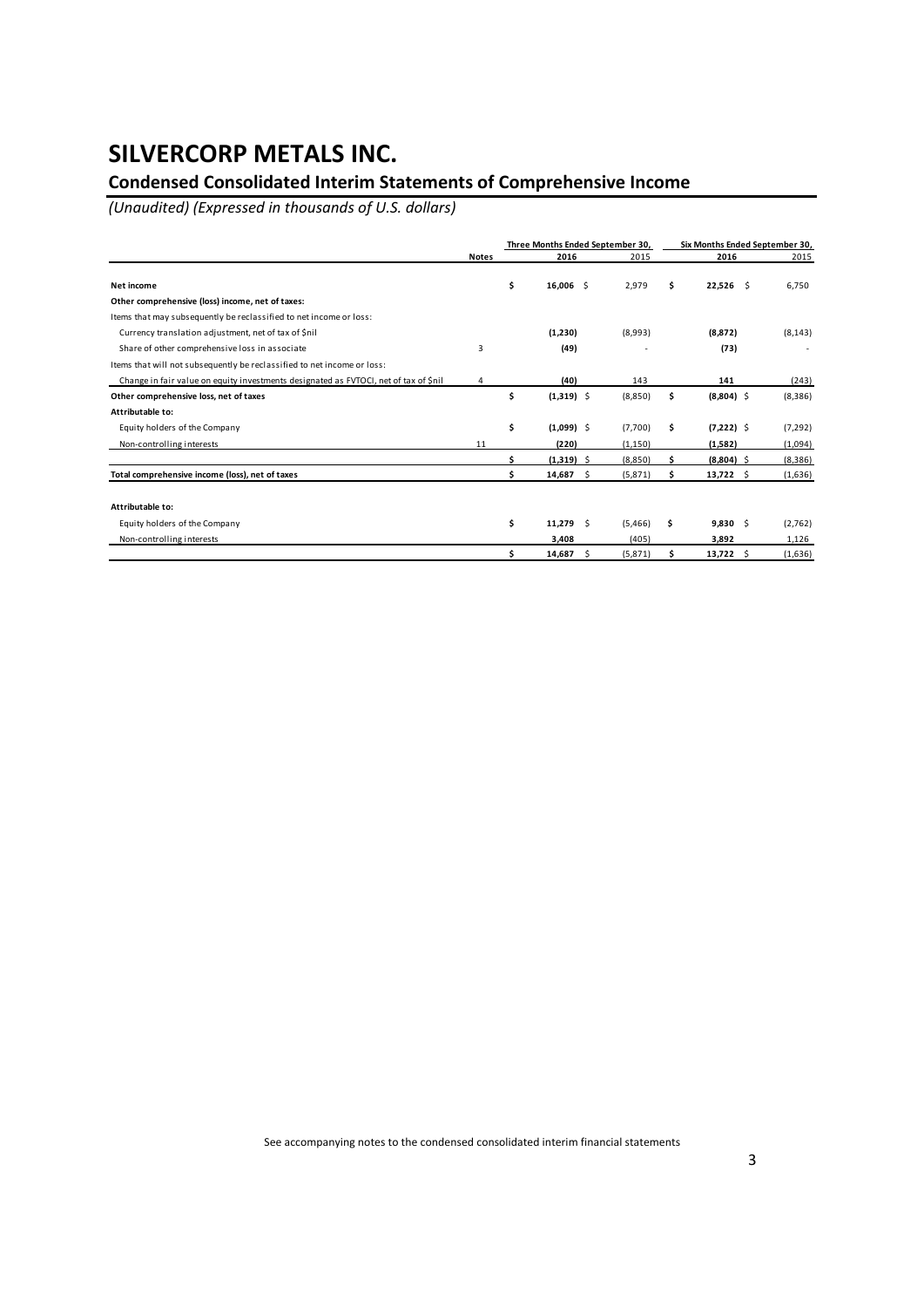### **Condensed Consolidated Interim Statements of Cash Flows**

*(Unaudited) (Expressed in thousands of U.S. dollars)*

|                                                                     |              | Three Months Ended September 30, |          | Six Months Ended September 30, |          |  |  |  |
|---------------------------------------------------------------------|--------------|----------------------------------|----------|--------------------------------|----------|--|--|--|
|                                                                     | <b>Notes</b> | 2016                             | 2015     | 2016                           | 2015     |  |  |  |
| Cash provided by                                                    |              |                                  |          |                                |          |  |  |  |
| <b>Operating activities</b>                                         |              |                                  |          |                                |          |  |  |  |
| Net income                                                          |              | \$<br>$16,006$ \$                | 2,979    | \$<br>$22,526$ \$              | 6,750    |  |  |  |
| Add (deduct) items not affecting cash:                              |              |                                  |          |                                |          |  |  |  |
| Finance costs                                                       |              | 260                              | 139      | 524                            | 471      |  |  |  |
| Depreciation, amortization and depletion                            | 13, 14       | 6,029                            | 4,400    | 11,349                         | 9,377    |  |  |  |
| Share of gain in associate                                          | 3            | (269)                            | (179)    | (286)                          | (101)    |  |  |  |
| Impairment of plant and equipment and mineral rights and properties |              |                                  |          | 181                            |          |  |  |  |
| Income tax expense                                                  |              | 5,938                            | 1,529    | 8,738                          | 1,784    |  |  |  |
| Finance income                                                      | 16           | (537)                            | (264)    | (968)                          | (541)    |  |  |  |
| (Gain) loss on disposal of plant and equipment                      | 5            | (199)                            | (22)     | 65                             | (15)     |  |  |  |
| Share-based compensation                                            |              | 197                              | 343      | 440                            | 508      |  |  |  |
| Income taxes (paid) recovered                                       |              | (3,006)                          | 56       | (2,915)                        | (303)    |  |  |  |
| Interest received                                                   |              | 537                              | 264      | 968                            | 541      |  |  |  |
| Interest paid                                                       |              | (50)                             |          | (101)                          |          |  |  |  |
| Changes in non-cash operating working capital                       | 21           | 2,134                            | (4,614)  | 6,701                          | (520)    |  |  |  |
| Net cash provided by operating activities                           |              | 27,040                           | 4,631    | 47,222                         | 17,951   |  |  |  |
| <b>Investing activities</b>                                         |              |                                  |          |                                |          |  |  |  |
| Mineral rights and properties                                       |              |                                  |          |                                |          |  |  |  |
| Capital expenditures                                                |              | (5,688)                          | (1, 364) | (10,708)                       | (8,730)  |  |  |  |
| Plant and equipment                                                 |              |                                  |          |                                |          |  |  |  |
| Additions                                                           |              | (739)                            | (2, 272) | (3, 123)                       | (2,990)  |  |  |  |
| Proceeds on disposals                                               | 5            | 15                               | 25       | 32                             | 30       |  |  |  |
| Other investments                                                   |              |                                  |          |                                |          |  |  |  |
| Proceeds on disposals                                               | 4            | 33                               |          | 33                             |          |  |  |  |
| Reclamation deposit paid                                            |              |                                  |          | (385)                          | (9)      |  |  |  |
| Net (purchases) redemptions of short-term investments               |              | (1,995)                          | 5,658    | (5,976)                        | 5,707    |  |  |  |
| Net cash (used in) provided by investing activities                 |              | (8, 374)                         | 2,047    | (20, 127)                      | (5,992)  |  |  |  |
| <b>Financing activities</b>                                         |              |                                  |          |                                |          |  |  |  |
| Non-controlling interests                                           |              |                                  |          |                                |          |  |  |  |
| Distribution                                                        | 11           | (1,460)                          |          | (1,460)                        |          |  |  |  |
| Cash dividends distributed                                          |              |                                  | (638)    |                                | (1, 323) |  |  |  |
| Proceeds from issuance of common shares                             |              | 82                               |          | 297                            |          |  |  |  |
| Common shares repurchased as part of normal course issuer bid       |              |                                  | (1, 267) |                                | (1, 267) |  |  |  |
| Net cash used in financing activities                               |              | (1, 378)                         | (1,905)  | (1, 163)                       | (2,590)  |  |  |  |
| Effect of exchange rate changes on cash and cash equivalents        |              | (406)                            | (2,990)  | (1, 411)                       | (2, 332) |  |  |  |
|                                                                     |              |                                  |          |                                |          |  |  |  |
| Increase in cash and cash equivalents                               |              | 16,882                           | 1,783    | 24,521                         | 7,037    |  |  |  |
| Cash and cash equivalents, beginning of the period                  |              | 49,602                           | 65,433   | 41,963                         | 60,179   |  |  |  |
| Cash and cash equivalents, end of the period                        |              | \$<br>66,484 \$                  | 67,216   | \$<br>66,484 \$                | 67,216   |  |  |  |
| Supplementary cash flow information                                 | 21           |                                  |          |                                |          |  |  |  |

See accompanying notes to the condensed consolidated interim financial statements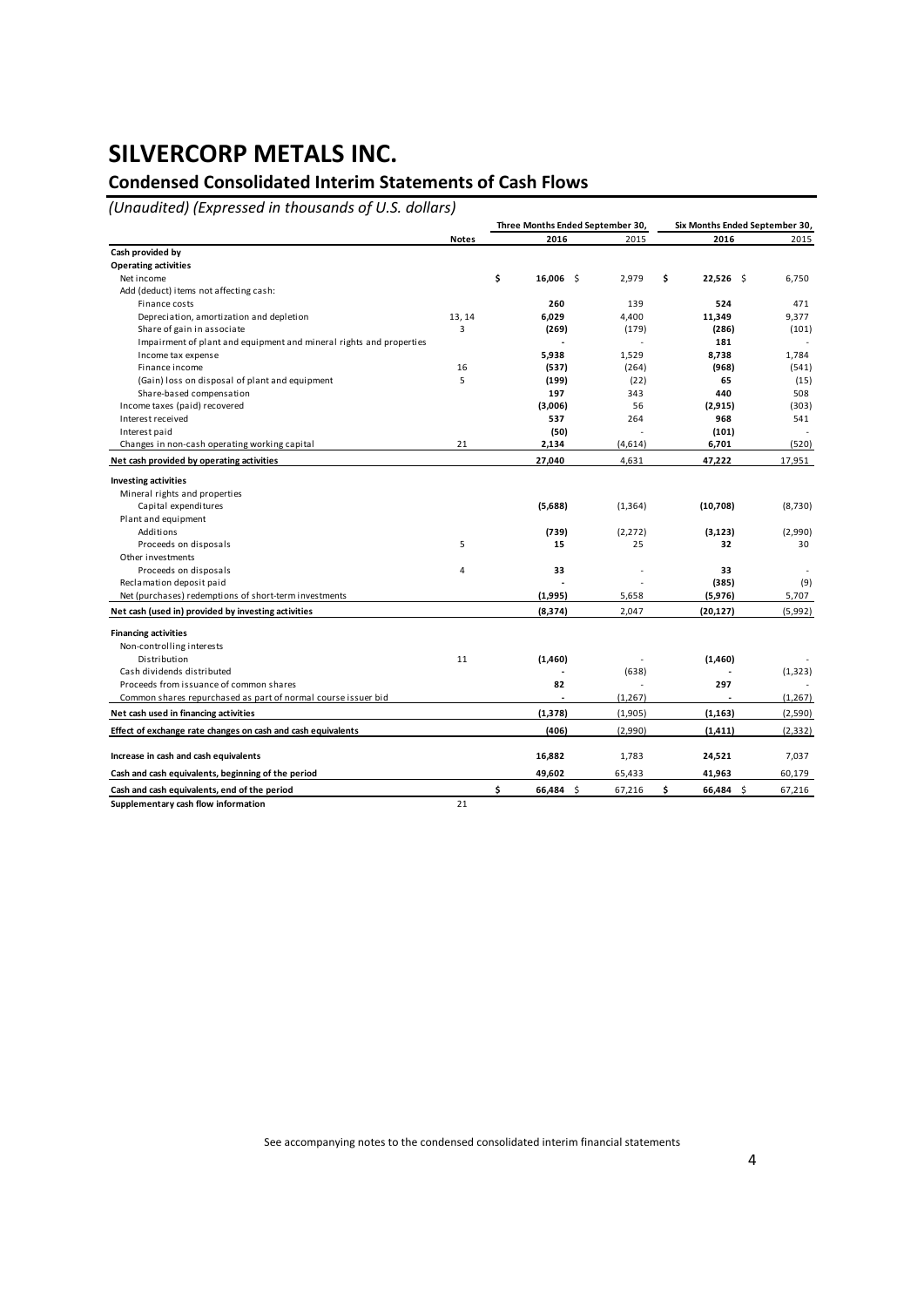### **Condensed Consolidated Interim Statements of Changes in Equity**

*(Unaudited) (Expressed in thousands of U.S. dollars, except numbers for share figures)*

|                                               |       | Share capital       |           |    |                            |                          |     |                                            |     |                          |                                                                                           |     |         |                        |
|-----------------------------------------------|-------|---------------------|-----------|----|----------------------------|--------------------------|-----|--------------------------------------------|-----|--------------------------|-------------------------------------------------------------------------------------------|-----|---------|------------------------|
|                                               | Notes | Number of<br>shares | Amount    |    | Share<br>option<br>reserve | Reserves                 |     | Accumulated other<br>comprehensive<br>loss |     | earnings<br>(deficit)    | Retained Total equity attributable<br>to the equity holders of controlling<br>the Company |     | Non-    | interests Total equity |
| Balance, April 1, 2015                        |       | 170,883,808         | \$233,513 | -S | 11,741                     | \$25,409                 | Ŝ.  | (26, 697)                                  | -\$ | $(5,089)$ \$             | 238,877                                                                                   | Ŝ.  | 53,634  | \$292,511              |
| Share-based compensation                      |       |                     |           |    | 508                        |                          |     |                                            |     |                          | 508                                                                                       |     |         | 508                    |
| Dividends declared                            |       |                     |           |    |                            |                          |     |                                            |     | (685)                    | (685)                                                                                     |     |         | (685)                  |
| Common shares repurchased as part of normal   |       |                     |           |    |                            |                          |     |                                            |     |                          |                                                                                           |     |         |                        |
| course issuer bid                             |       | (1,638,252)         | (1,267)   |    |                            |                          |     |                                            |     |                          | (1,267)                                                                                   |     |         | (1, 267)               |
| Comprehensive (loss) income                   |       |                     |           |    |                            |                          |     | (7, 292)                                   |     | 4,530                    | (2,762)                                                                                   |     | 1,126   | (1,636)                |
| Balance, September 30, 2015                   |       | 169,245,556         | \$232,246 | \$ | 12,249                     | $$25,409$ \$             |     | (33,989)                                   | -\$ | $(1,244)$ \$             | 234,671                                                                                   | Ŝ.  | 54,760  | \$<br>289,431          |
| Share-based compensation                      |       |                     |           |    | 379                        |                          |     |                                            |     |                          | 379                                                                                       |     |         | 379                    |
| Common shares repurchased as part of normal   |       |                     |           |    |                            |                          |     |                                            |     |                          |                                                                                           |     |         |                        |
| course issuer bid                             |       | (2,399,200)         | (1, 313)  |    |                            |                          |     |                                            |     |                          | (1, 313)                                                                                  |     |         | (1, 313)               |
| Distribution to non-controlling interests     |       |                     |           |    |                            |                          |     |                                            |     |                          | $\overline{\phantom{a}}$                                                                  |     | (1,661) | (1,661)                |
| Disposition of non-controlling interests upon |       |                     |           |    |                            |                          |     |                                            |     |                          |                                                                                           |     |         |                        |
| sale of a subsidiary                          |       |                     |           |    |                            |                          |     |                                            |     |                          |                                                                                           |     | (773)   | (773)                  |
| Cumulative translation adjustment realized    |       |                     |           |    |                            |                          |     |                                            |     |                          |                                                                                           |     |         |                        |
| upon sale of a subsidiary                     |       |                     |           |    |                            |                          |     | 23                                         |     |                          | 23                                                                                        |     |         | 23                     |
| Comprehensive (loss) income                   |       |                     |           |    |                            |                          |     | (2,028)                                    |     | 1,806                    | (222)                                                                                     |     | 695     | 473                    |
| <b>Balance, March 31, 2016</b>                |       | 166,846,356         | \$230,933 | -S | 12,628                     | \$25,409                 | - S | $(35,994)$ \$                              |     | $562 \quad $$            | 233,538                                                                                   |     | 53,021  | \$286,559              |
| Options exercised                             |       | 219,221             | 397       |    | (100)                      | $\overline{\phantom{a}}$ |     |                                            |     | $\overline{\phantom{a}}$ | 297                                                                                       |     |         | 297                    |
| Share-based compensation                      | 9(b)  |                     |           |    | 440                        |                          |     |                                            |     |                          | 440                                                                                       |     |         | 440                    |
| Distribution to non-controlling interests     | 11    |                     |           |    |                            |                          |     |                                            |     |                          |                                                                                           |     | (1,460) | (1,460)                |
| Comprehensive (loss) income                   |       |                     |           |    |                            |                          |     | (7, 222)                                   |     | 17,052                   | 9,830                                                                                     |     | 3,892   | 13,722                 |
| Balance, September 30, 2016                   |       | 167,065,577         | \$231,330 | S  |                            | 12,968 \$25,409 \$       |     |                                            |     | $(43,216)$ \$ 17,614 \$  | 244,105                                                                                   | \$. | 55,453  | 299,558<br>Ś.          |

See accompanying notes to the condensed consolidated interim financial statements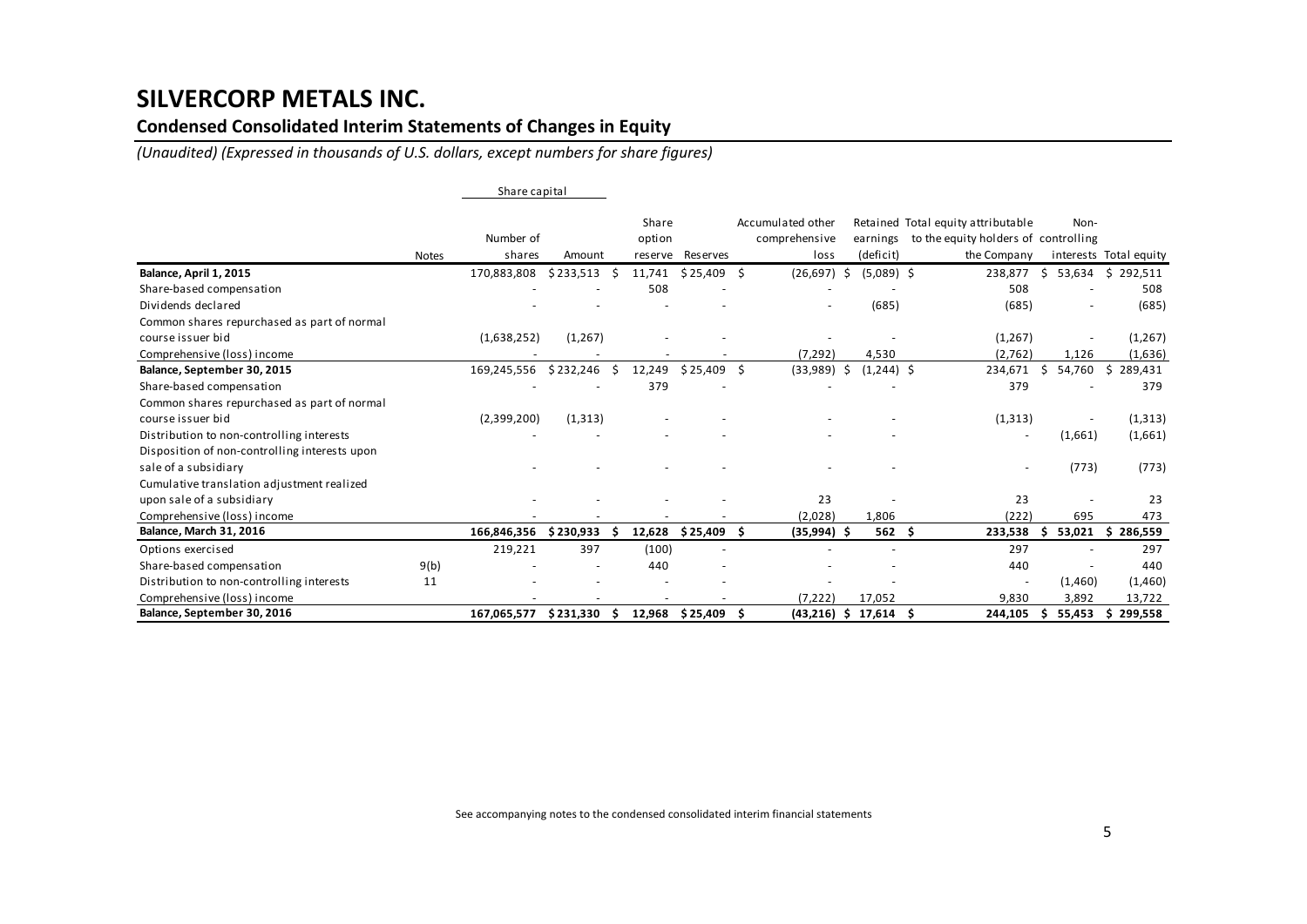### **Notes to Condensed Consolidated Interim Financial Statements as at September 30, 2016 and for three and six months ended September 30, 2016 and 2015**

*(Unaudited)(Expressed in thousands of U.S. dollars, unless otherwise stated)*

### **1. CORPORATE INFORMATION**

Silvercorp Metals Inc., along with its subsidiary companies (collectively the "Company"), is engaged in the acquisition, exploration, development, and mining of precious and base metal mineral properties. The Company's producing mines and other current exploration and development projects are in China.

The Company is a publicly listed company incorporated in Canada with limited liability under the legislation of the Province of British Columbia. The Company's shares are listed on the Toronto Stock Exchange.

The head office, registered address and records office of the Company are located at 200 Granville Street, Suite 1378, Vancouver, British Columbia, Canada, V6C 1S4.

Operating results for the three and six months ended September 30, 2016, are not necessarily indicative of the results that may be expected for the year ending March 31, 2017.

### **2. SIGNIFICANT ACCOUNTING POLICIES**

#### *(a) Statement of Compliance*

These condensed consolidated interim financial statements have been prepared in accordance with International Accounting Standard 34 – *Interim Financial Reporting ("IAS 34")* of the International Financial Reporting Standards as issued by the International Accounting Standards Board ("IFRS"). These condensed consolidated interim financial statements should be read in conjunction with the Company's audited consolidated financial statements for the year ended March 31, 2016. These condensed consolidated interim financial statements follow the same significant accounting policies set out in note 2 to the audited consolidated financial statements for the year ended March 31, 2016.

These condensed consolidated interim financial statements were authorized for issue in accordance with a resolution of the Board of Directors dated on November 2, 2016.

### *(b)Basis of Consolidation*

These condensed consolidated interim financial statements include the accounts of the Company and its wholly or partially owned subsidiaries.

Subsidiaries are consolidated from the date on which the Company obtains control up to the date of the disposition of control. Control is achieved when the Company has power over the subsidiary, is exposed or has rights to variable returns from its involvement with the subsidiary; and has the ability to use its power to affect its returns. For non-wholly-owned subsidiaries over which the Company has control, the net assets attributable to outside equity shareholders are presented as "non-controlling interests" in the equity section of the consolidated balance sheets. Net income for the period that is attributable to the non-controlling interests is calculated based on the ownership of the non-controlling interest shareholders in the subsidiary.

Balances, transactions, revenues and expenses between the Company and its subsidiaries are eliminated on consolidation.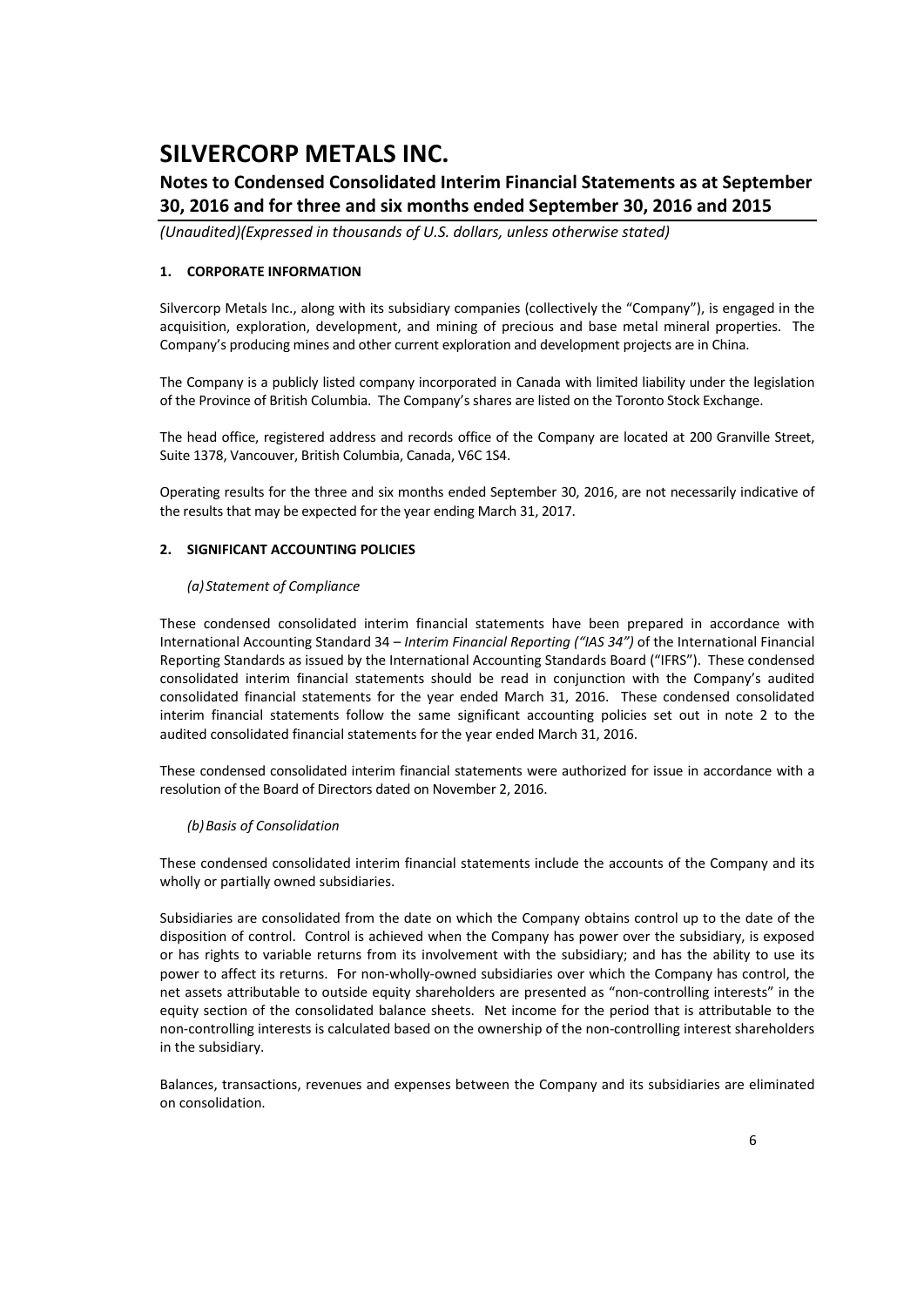### **Notes to Condensed Consolidated Interim Financial Statements as at September 30, 2016 and for three and six months ended September 30, 2016 and 2015**

*(Unaudited)(Expressed in thousands of U.S. dollars, unless otherwise stated)*

Details of the Company's significant subsidiaries which are consolidated are as follows:

|                                                    |                    |               | Proportion of ownership interest held |           |            |
|----------------------------------------------------|--------------------|---------------|---------------------------------------|-----------|------------|
|                                                    |                    | Place of      | September 30,                         | March 31, | Mineral    |
| Name of subsidiaries                               | Principal activity | incorporation | 2016                                  | 2016      | properties |
| Silvercorp Metals China Inc.                       | Holding company    | Canada        | 100%                                  | 100%      |            |
| Silvercorp Metals (China) Inc.                     | Holding company    | China         | 100%                                  | 100%      |            |
| 0875786 B.C. LTD.                                  | Mining             | Canada        | 100%                                  | 100%      |            |
| Fortune Mining Limited                             | Holding company    | BVI (i)       | 100%                                  | 100%      | <b>RZY</b> |
| Fortune Copper Limited                             | Holding company    | <b>BVI</b>    | 100%                                  | 100%      |            |
| Fortune Gold Mining Limited                        | Holding company    | <b>BVI</b>    | 100%                                  | 100%      |            |
| Victor Resources Ltd.                              | Holding company    | <b>BVI</b>    | 100%                                  | 100%      |            |
| Yangtze Mining Ltd.                                | Holding company    | <b>BVI</b>    | 100%                                  | 100%      |            |
| Victor Mining Ltd.                                 | Holding company    | Barbados      | 100%                                  | 100%      |            |
| Yangtze Mining (H.K.) Ltd.                         | Holding company    | Hong Kong     | 100%                                  | 100%      |            |
| Fortune Gold Mining (H.K.) Limited                 | Holding company    | Hong Kong     | 100%                                  | 100%      |            |
| Wonder Success Limited                             | Holding company    | Hong Kong     | 100%                                  | 100%      |            |
| Henan Huawei Mining Co. Ltd. ("Henan Huawei")      | Mining             | China         | 80%                                   | 80%       | HPG, LM    |
| Henan Found Mining Co. Ltd. ("Henan Found")        | Mining             | China         | 77.5%                                 | 77.5%     | Ying, TLP  |
| Songxian Gold Mining Co., Ltd. ("SX Gold")         | Mining             | China         | 77.5%                                 | 77.5%     | <b>XHP</b> |
| Xinshao Yunxiang Mining Co., Ltd. ("Yunxiang")     | Mining             | China         | 70%                                   | 70%       | <b>BYP</b> |
| Guangdong Found Mining Co. Ltd. (Guangdong Found") | Mining             | China         | 95%                                   | 95%       | GC         |

(i ) British Virgin Island ("BVI")

#### *(c) Accounting standards issued but not yet in effective*

IFRS 15 – *Revenue from contracts with customers,* the standard on revenue from contacts with customers was issued in September 2015 and may be effective for annual reporting periods beginning on or after January 1, 2018 for public entities with early adoption permitted. Entities have the option of using either a full retrospective or a modified retrospective approach to adopt the guidance. The Company is assessing the impact of this standard.

IAS 7 ‐ *Statement of Cash Flows* has been revised to incorporate amendments issued by the International Accounting Standards Board ("IASB") in January 2016. The amendments require entities to provide disclosures that enable users of financial statements to evaluate changes in liabilities arising from financing activities. The amendments are effective for annual periods beginning on or after January 1, 2017 with early adoption permitted. The Company is assessing the impact of this standard.

IAS 12 ‐ *Income Taxes* has been revised to incorporate amendments issued by the IASB in January 2016. The amendments clarify how to account for deferred tax assets related to debt instruments measured at fair value. The amendments are effective for annual periods beginning on or after January 1, 2017 with early adoption permitted. The Company is assessing the impact of this standard.

IFRS 16 ‐ *Leases* was issued by the IASB and will replace Leases ("IAS 17"). IFRS 16 requires most leases to be reported on a company's balance sheet as assets and liabilities. IFRS 16 is effective for annual periods beginning on or after January 1, 2019 with early application permitted for companies that also apply IFRS 15 - Revenue from Contracts with Customers. The Company is currently assessing the impact of this new standard.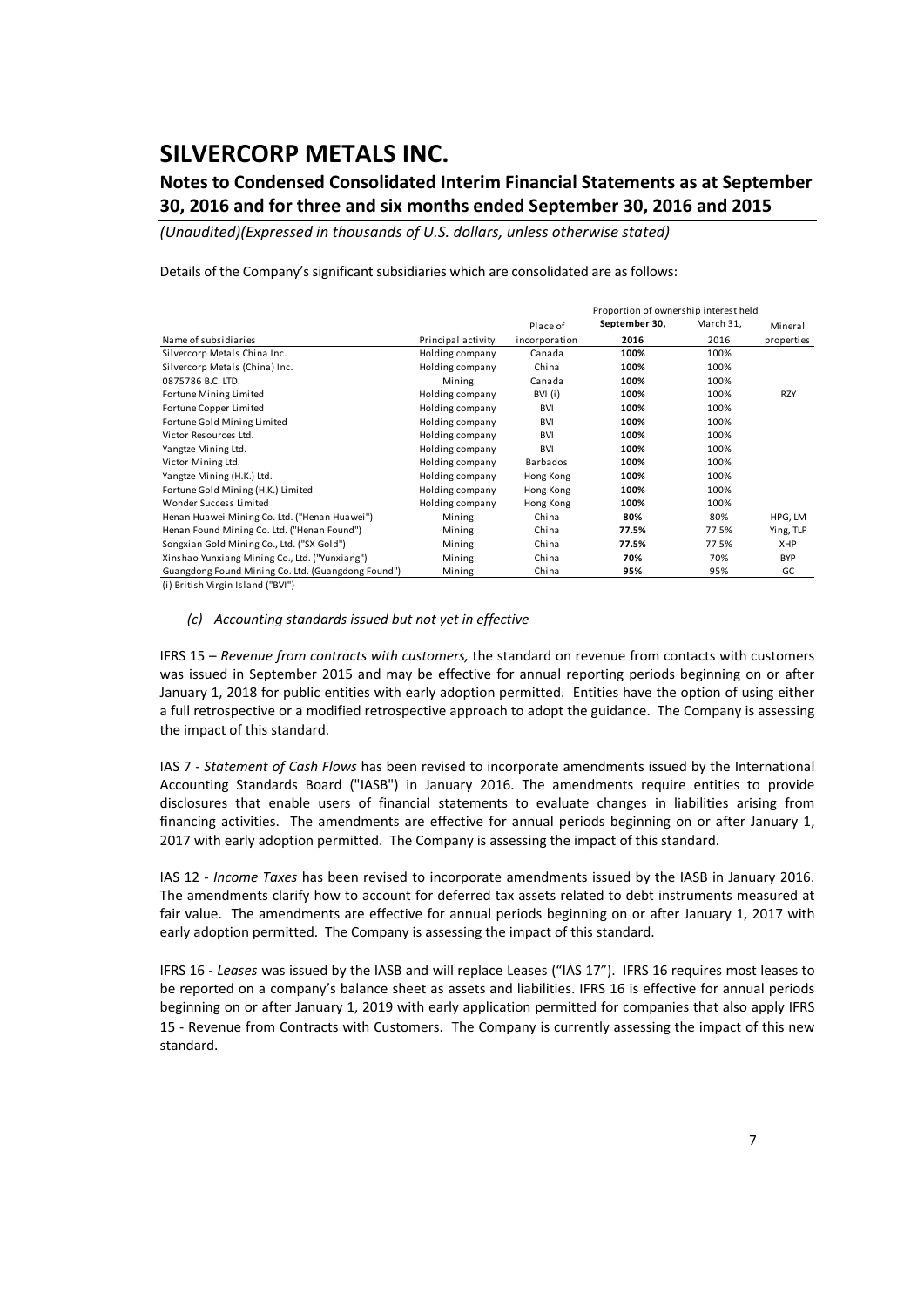### **Notes to Condensed Consolidated Interim Financial Statements as at September 30, 2016 and for three and six months ended September 30, 2016 and 2015**

*(Unaudited)(Expressed in thousands of U.S. dollars, unless otherwise stated)*

### **3. INVESTMENT IN AN ASSOCIATE**

New Pacific Holdings Corp. ("NUX") is a Canadian public company listed on the TSX Venture Exchange (symbol: NUX). NUX is a related party of the Company by way of two common directors and officers.

As at September 30, 2016, the Company owned 10,806,300 common shares (March 31, 2016 – 10,806,300) of NUX, representing an ownership interest of 16.1% (March 31, 2016 – 16.1%).

The Company accounts for its investment in NUX common shares using the equity method as it is able to exercise significant influence over the financial and operating policies of NUX. The summary of the investment in NUX common shares and its market value as at the respective balance sheet dates are as follows:

|                                   |            |   |            | Value of NUX's      |
|-----------------------------------|------------|---|------------|---------------------|
|                                   | Number of  |   |            | common shares per   |
|                                   | shares     |   | Amount     | quoted market price |
| Balance, April 1, 2015            | 10,806,300 | S | $3,449$ \$ | 1,448               |
| Share of net loss                 |            |   | (50)       |                     |
| Share of other comprehensive loss |            |   | (186)      |                     |
| Foreign exchange impact           |            |   | (80)       |                     |
| Balance, March 31, 2016           | 10,806,300 | S | $3,133$ \$ | 2,333               |
| Share of net income               |            |   | 286        |                     |
| Share of other comprehensive loss |            |   | (73)       |                     |
| Foreign exchange impact           |            |   | (37)       |                     |
| Balance September 30, 2016        | 10,806,300 |   | 3,309      | 4.119               |

### **4. OTHER INVESTMENTS**

|                                         | September 30, 2016 |                          |   | March 31, 2016 |
|-----------------------------------------|--------------------|--------------------------|---|----------------|
| Equity investments designated as FVTOCI |                    |                          |   |                |
| Publicly-traded companies               | \$                 | 391                      | S | 287            |
| Luoyang Yongning Smelting Co. Ltd.      |                    | $\overline{\phantom{0}}$ |   |                |
| Jinduicheng Xise (Canada) Co. Ltd.      |                    | ٠                        |   |                |
| Warrants                                |                    | $\overline{\phantom{0}}$ |   |                |
|                                         |                    | 391                      |   | 287            |

*(a) Investments in publicly‐traded companies with no significant influence*

Investments in publicly‐traded companies represent equity interests of other publicly‐trading mining companies that the Company has acquired through the open market or through private placements. These equity interests are for long‐term investment purposes and consist of common shares.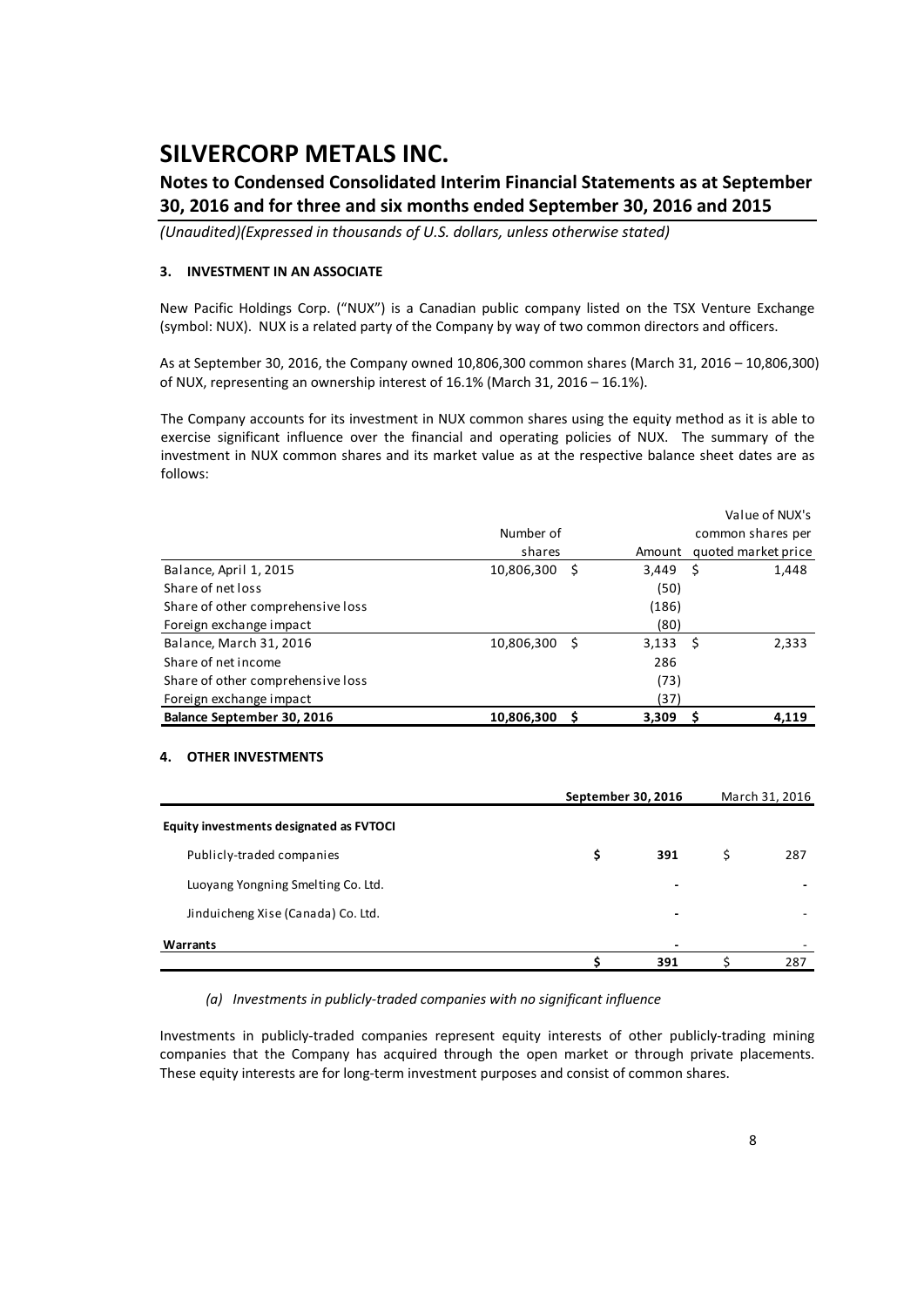### **Notes to Condensed Consolidated Interim Financial Statements as at September 30, 2016 and for three and six months ended September 30, 2016 and 2015**

*(Unaudited)(Expressed in thousands of U.S. dollars, unless otherwise stated)*

Common shares are designated as FVTOCI and are measured at fair value on initial recognition and subsequent measurement. As of September 30, 2016, none of the shares held by the Company represented more than 10% of the respective outstanding shares of investees.

Common shares:

|                                                                 |            | Accumulated fair value change |
|-----------------------------------------------------------------|------------|-------------------------------|
|                                                                 | Fair value | included in OCI               |
| April 1, 2015                                                   | 892        | (6, 271)                      |
| Change in fair value on equity investments designated as FVTOCI | (158)      | (158)                         |
| Disposal of equity investments                                  | (422)      |                               |
| Impact of foreign currency translation                          | (25)       |                               |
| March 31, 2016                                                  | 287        | (6,429)                       |
| Change in fair value on equity investments designated as FVTOCI | 141        | 141                           |
| Impact of foreign currency translation                          | (37)       |                               |
| September 30, 2016                                              | 391        | (6, 288)                      |

*(b) Luoyang Yongning Smelting Co. Ltd. ("Yongning Smelting")* 

Yongning Smelting is a private company based in China. The Company invested in Yongning Smelting through its subsidiary Henan Found. On July 31, 2016, the Company disposed its 0.1% (March 31, 2016 – 0.1%) ownership of Yongning Smelting's total equity for cash proceeds of \$33 (RMB ¥221).

### *(c) Jinduicheng Xise (Canada) Co. Ltd. ("Jinduicheng")*

Jinduicheng is a Canadian private holding company, with primary assets holding 100% interest in a Canadian private mining company, Yukon Zinc Mining Corporation ("Yukon Zinc"). The Company invested in Jinduicheng through a private placement by subscribing common shares of Jinduicheng. As at September 30, 2016, the Company's total investment in Jinduicheng represents 6% (March 31, 2016 ‐ 6%) of Jinduicheng's total equity. The fair value of the investment as at September 30, 2016 was determined to be \$nil (March 31, 2016 - \$nil), using a market based approach taking into consideration of Jinduicheng's consolidated mineral reserve and resource data and its consolidated financial position. The maximum risk exposures would be the amount the Company invested in the common shares of Jinduicheng.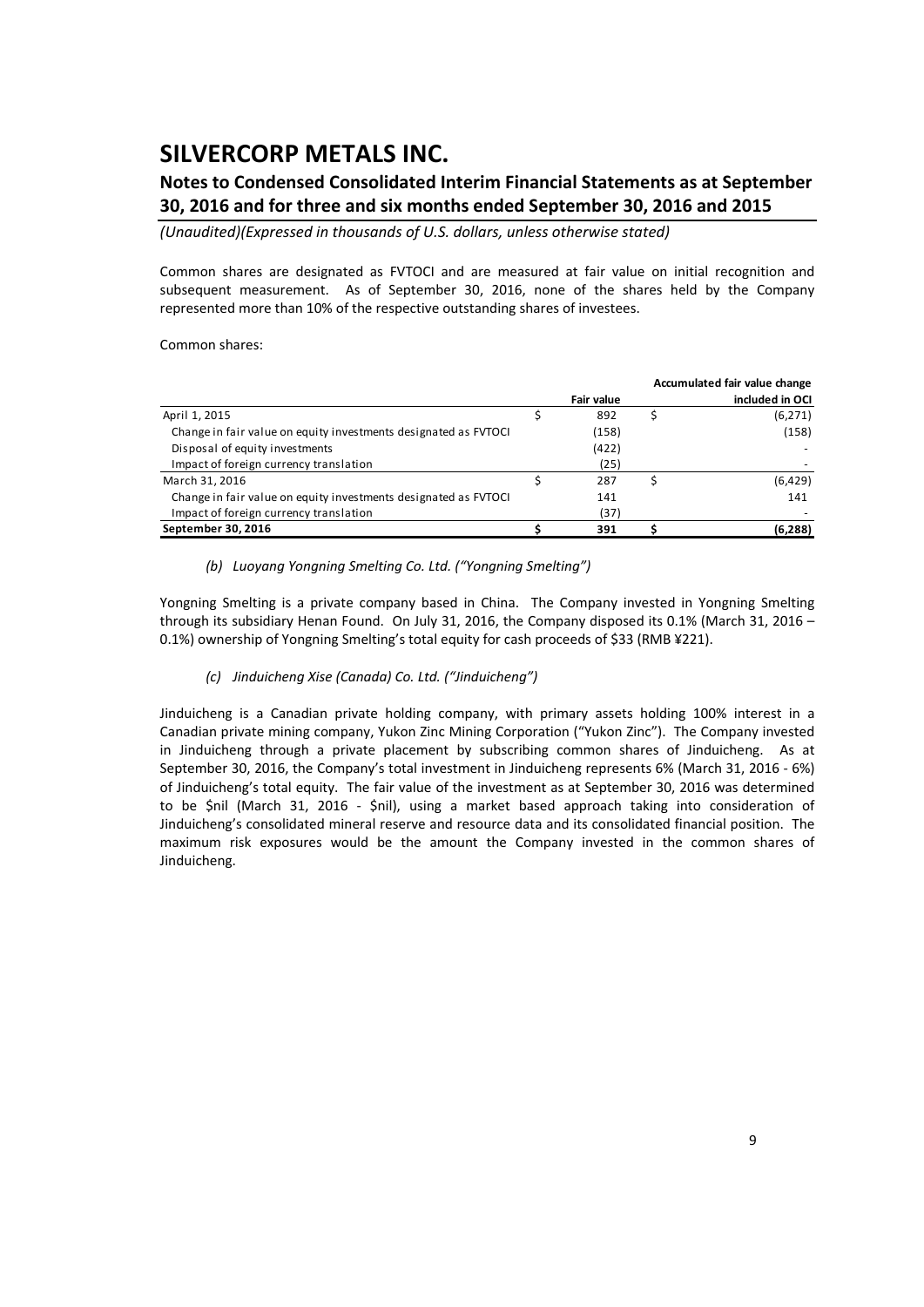### **Notes to Condensed Consolidated Interim Financial Statements as at September 30, 2016 and for three and six months ended September 30, 2016 and 2015**

*(Unaudited)(Expressed in thousands of U.S. dollars, unless otherwise stated)*

### **5. PLANT AND EQUIPMENT**

Plant and equipment consist of:

|                                                       |    | Land use rights |    | Office       |               |                |    | Motor        |     | Construction |    |              |
|-------------------------------------------------------|----|-----------------|----|--------------|---------------|----------------|----|--------------|-----|--------------|----|--------------|
| Cost                                                  |    | and building    |    | equipment    |               | Machinery      |    | vehicles     |     | in progress  |    | <b>Total</b> |
| Balance as at April 1, 2015                           | \$ | 87,404          | Ŝ. | 6,492        | \$            | $27,183$ \$    |    | 7,274        | Ŝ.  | $3,551$ \$   |    | 131,904      |
| Additions                                             |    | 7,100           |    | 293          |               | 1,376          |    | 323          |     | 6,112        |    | 15,204       |
| Disposals                                             |    | (142)           |    | (101)        |               | (231)          |    | (210)        |     | (79)         |    | (763)        |
| Reclassification of asset groups <sup>(1)</sup>       |    | 293             |    |              |               |                |    |              |     | (293)        |    |              |
| Impact of foreign currency translation                |    | (3, 493)        |    | (242)        |               | (1,073)        |    | (284)        |     | (216)        |    | (5,308)      |
| Balance as at March 31, 2016                          | \$ | 91,162          | Ŝ. | 6,442        | <sup>\$</sup> | $27,255$ \$    |    | 7,103        | Ś.  | $9,075$ \$   |    | 141,037      |
| Additions                                             |    | 619             |    | 101          |               | 150            |    | 208          |     | 1,826        |    | 2,904        |
| Disposals                                             |    | (43)            |    | (36)         |               | (36)           |    | (197)        |     | (3)          |    | (315)        |
| Reclassification of asset groups <sup>(1)</sup>       |    | 7.769           |    |              |               | 324            |    | ÷,           |     | (8,093)      |    |              |
| Impact of foreign currency translation                |    | (3,064)         |    | (194)        |               | (897)          |    | (232)        |     | (232)        |    | (4,619)      |
| Ending balance as at September 30, 2016               | \$ | 96,443          | Ŝ. | 6,313        | \$            | 26,796 \$      |    | 6,882        | \$. | 2,573        | Ŝ. | 139,007      |
| Impairment, accumulated depreciation and amortization |    |                 |    |              |               |                |    |              |     |              |    |              |
| Balance as at April 1, 2015                           | \$ | $(41, 247)$ \$  |    | $(4,281)$ \$ |               | $(16,639)$ \$  |    | $(4,899)$ \$ |     | $(59)$ \$    |    | (67, 125)    |
| Disposals                                             |    | 92              |    | 82           |               | 28             |    | 174          |     |              |    | 376          |
| Depreciation and amortization                         |    | (2,588)         |    | (700)        |               | (1,756)        |    | (866)        |     |              |    | (5,910)      |
| Impact of foreign currency translation                |    | 1,085           |    | 206          |               | 1,190          |    | 184          |     | 2            |    | 2,667        |
| Balance as at March 31, 2016                          | \$ | $(42, 658)$ \$  |    | $(4,693)$ \$ |               | $(17, 177)$ \$ |    | $(5,407)$ \$ |     | $(57)$ \$    |    | (69, 992)    |
| Disposals                                             |    | 4               |    | 31           |               | 6              |    | 177          |     |              |    | 218          |
| Depreciation and amortization                         |    | (1,380)         |    | (280)        |               | (860)          |    | (286)        |     |              |    | (2,806)      |
| Impact of foreign currency translation                |    | 1,401           |    | 131          |               | 580            |    | 179          |     | 2            |    | 2,293        |
| Ending balance as at September 30, 2016               | \$ | $(42, 633)$ \$  |    | $(4,811)$ \$ |               | $(17, 451)$ \$ |    | $(5,337)$ \$ |     | $(55)$ \$    |    | (70, 287)    |
| <b>Carrying amounts</b>                               |    |                 |    |              |               |                |    |              |     |              |    |              |
| Balance as at March 31, 2016                          | \$ | 48,504          | \$ | 1.749        | Ś             | 10,078         | Ś  | 1,696        | \$  | 9,018        | Ŝ. | 71,045       |
| Ending balance as at September 30, 2016               | Ś  | 53,810          | Ś  | 1,502        | Ś             | 9,345          | \$ | 1.545        | \$  | 2,518        | \$ | 68,720       |

During the three and six months ended September 30, 2016, certain plant and equipment were disposed for proceeds of \$15 and \$32, respectively (three and six months ended September 30, 2015 ‐ \$25 and \$30, respectively) and gain (loss) of \$199 and (\$65), respectively (three and six months ended September 30, 2015 – gain of \$22 and \$15, respectively).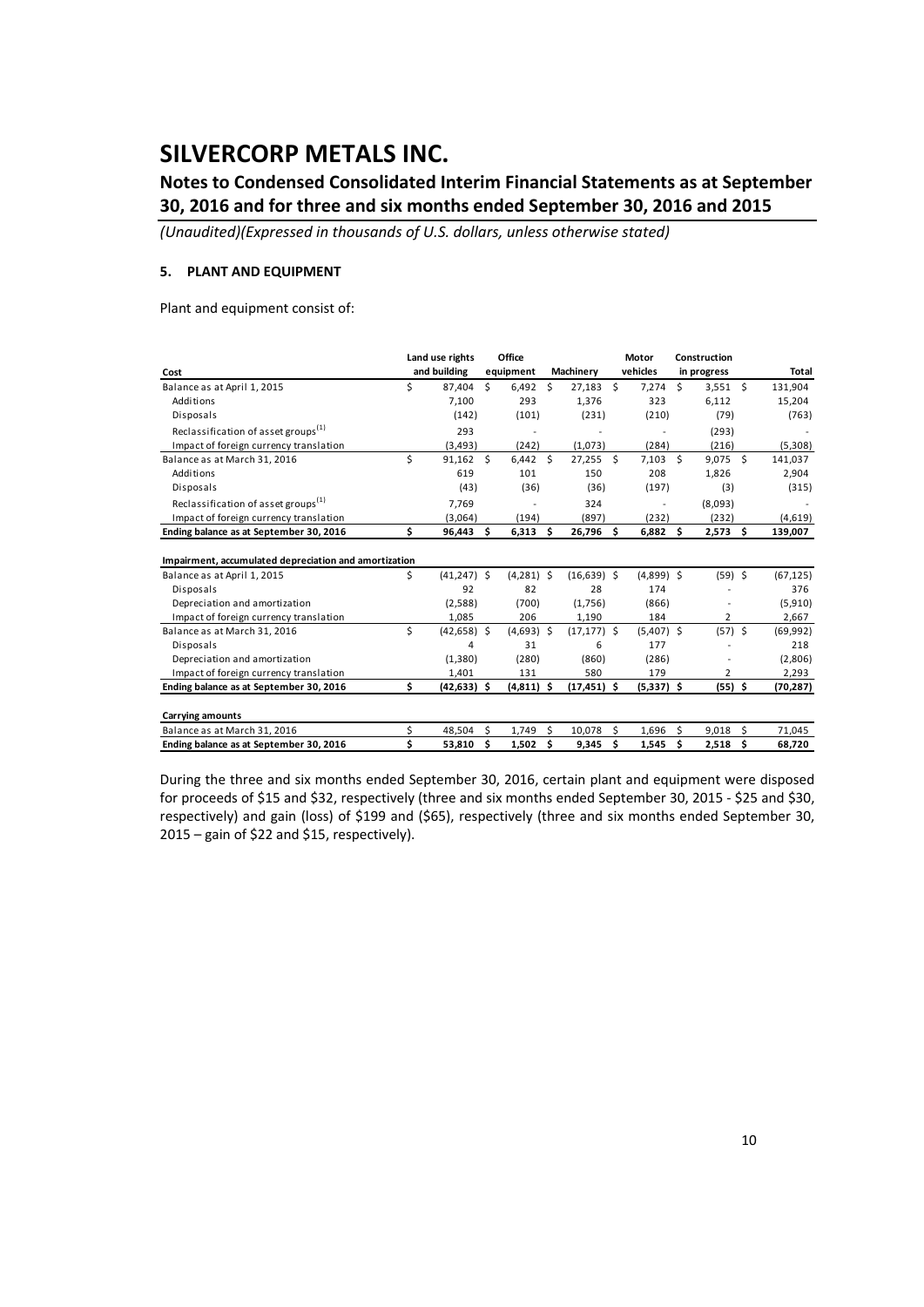### **Notes to Condensed Consolidated Interim Financial Statements as at September 30, 2016 and for three and six months ended September 30, 2016 and 2015**

*(Unaudited)(Expressed in thousands of U.S. dollars, unless otherwise stated)*

#### **6. MINERAL RIGHTS AND PROPERTIES**

Mineral rights and properties consist of:

| Producing and development properties<br><b>Exploration and evaluation properties</b> |    |                             |    |                |     |           |      |                |   |            |              |            |
|--------------------------------------------------------------------------------------|----|-----------------------------|----|----------------|-----|-----------|------|----------------|---|------------|--------------|------------|
| Cost                                                                                 |    | <b>Ying Mining District</b> |    | <b>BYP</b>     |     | GC        |      | <b>XHP</b>     |   | <b>RZY</b> |              | Total      |
| Balance as at April 1, 2015                                                          | Ś  | 218,702 \$                  |    | 65,353         | -S  | 112.844   | Ś.   | $22,117$ \$    |   | 183        | Ś.           | 419,199    |
| Capitalized expenditures                                                             |    | 18,914                      |    |                |     | 943       |      |                |   |            |              | 19,857     |
| Mine right fee                                                                       |    | 1,985                       |    |                |     |           |      |                |   |            |              | 1,985      |
| Environmental rehabiliation                                                          |    | 1,243                       |    | 75             |     | 74        |      |                |   |            |              | 1,392      |
| Foreign currecy translation impact                                                   |    | (8,717)                     |    | (613)          |     | (4, 383)  |      | (860)          |   | (4)        |              | (14, 577)  |
| Balance as at March 31, 2016                                                         | Ś  | 232,127 \$                  |    | 64,815 \$      |     | 109.478   | Ŝ.   | $21,257$ \$    |   | 179        | Ŝ.           | 427,856    |
| Capitalized expenditures                                                             |    | 9,727                       |    |                |     | 393       |      |                |   |            |              | 10,120     |
| Mine right fee                                                                       |    | 1,337                       |    |                |     |           |      |                |   |            |              | 1,337      |
| Foreign currecy translation impact                                                   |    | (7, 717)                    |    | (498)          |     | (3, 562)  |      | (696)          |   | (2)        |              | (12, 475)  |
| Ending balance as at September 30, 2016 \$                                           |    | 235,474 \$                  |    | $64,317$ \$    |     | 106,309   | - \$ | $20,561$ \$    |   | 177        | $\mathsf{S}$ | 426,838    |
| Impairment and accumulated depletion                                                 |    |                             |    |                |     |           |      |                |   |            |              |            |
| Balance as at April 1, 2015                                                          | Ś  | $(45,833)$ \$               |    | $(57,701)$ \$  |     | (78, 756) | - Ś  | $(22, 117)$ \$ |   |            | Ś            | (204, 407) |
| Depletion                                                                            |    | (11, 633)                   |    |                |     | (1,922)   |      |                |   |            |              | (13, 555)  |
| Foreign currecy translation impact                                                   |    | 1,942                       |    | 315            |     | 3,069     |      | 860            |   |            |              | 6,186      |
| Balance as at March 31, 2016                                                         | Ś  | $(55,524)$ \$               |    | $(57,386)$ \$  |     | (77, 609) | -Ś   | $(21,257)$ \$  |   |            | Ś            | (211,776)  |
| Impairment Loss                                                                      |    |                             |    |                |     |           |      |                |   | (181)      |              | (181)      |
| Depletion                                                                            |    | (8,537)                     |    |                |     | (1,045)   |      |                |   |            |              | (9,582)    |
| Foreign currecy translation impact                                                   |    | 1.907                       |    | 255            |     | 2.525     |      | 696            |   |            |              | 5,387      |
| Ending balance as at September 30, 2016 \$                                           |    | $(62, 154)$ \$              |    | $(57, 131)$ \$ |     | (76,129)  | - S  | $(20,561)$ \$  |   | (177)      | - \$         | (216, 152) |
| <b>Carrying amounts</b>                                                              |    |                             |    |                |     |           |      |                |   |            |              |            |
| Balance as at March 31, 2016                                                         |    | 176.603                     | -Ś | 7,429          | Ŝ.  | 31.869    | Š.   |                | Ś | 179        |              | 216,080    |
| Ending balance as at September 30, 2016                                              | Ś. | 173,320                     | Ŝ. | 7.186          | \$. | 30,180    | Ś    |                | Ś |            |              | 210.686    |

On June 16, 2016, the Company paid a mine right fee of \$1,337 (RMB ¥8.7 million) to the Chinese government as part of its requirement to renew the mining permit for its TLP and LM mine (part of the Ying Mining District).

#### **7. MINE RIGHT FEE PAYABLE**

During the three and six months ended September 30, 2016, interest of \$108 and \$216, respectively (three and six months ended September 30, 2015 - \$15 and \$223, respectively) was accrued and expensed through finance costs.

Details of the installments for mine right fee are as follow:

| Mine right fee payable | September 30, 2016 | March 31, 2016 |
|------------------------|--------------------|----------------|
| Current portion        | 3.927              | 3.970          |
| Non-current portion    | 5.733              | 5.796          |
|                        | 9.660              | 9.766          |

Subsequent to September 30, 2016, the mine right fee payable was repaid in full.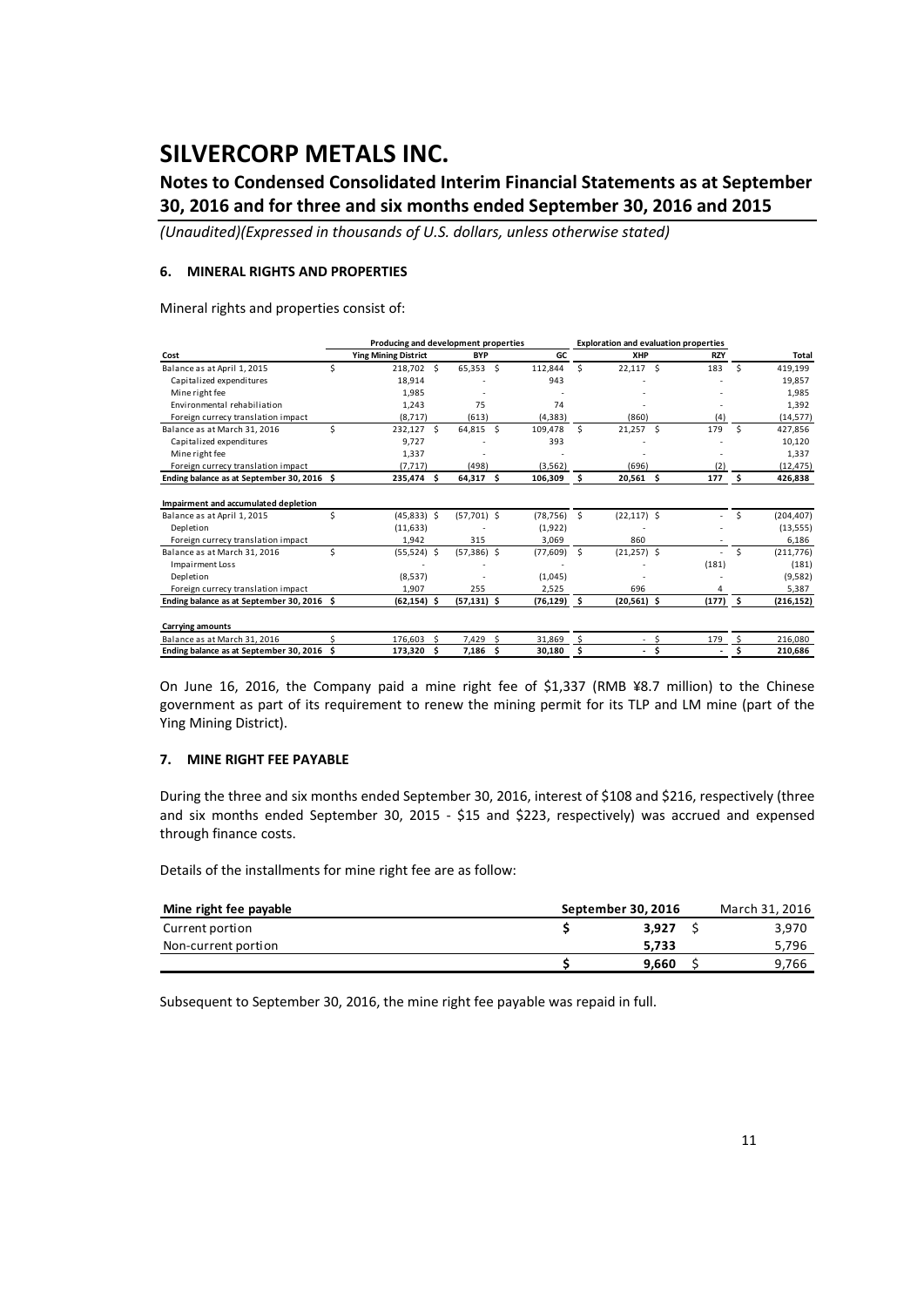### **Notes to Condensed Consolidated Interim Financial Statements as at September 30, 2016 and for three and six months ended September 30, 2016 and 2015**

*(Unaudited)(Expressed in thousands of U.S. dollars, unless otherwise stated)*

### **8. BANK LOAN**

|                             | Total |
|-----------------------------|-------|
| Balance, April 1, 2015      | \$    |
| Addition                    | 4,619 |
| Interest accrued            | 49    |
| Interest paid               | (41)  |
| Foreign exchange impact     | 30    |
| Balance, March 31, 2016     | 4,657 |
| Interest accrued            | 100   |
| Interest paid               | (101) |
| Foreign exchange impact     | (152) |
| Balance, September 30, 2016 | 4,504 |

For the three and six months ended September 30, 2016, interest of \$49 and \$100, respectively (three and six months ended September 30, 2015 ‐ \$nil) was accrued and expensed through finance costs.

#### **9. SHARE CAPITAL**

#### *(a) Authorized*

Unlimited number of common shares without par value. All shares issued as at September 30, 2016 were fully paid.

### *(b) Stock options*

The Company has a stock option plan which allows for the maximum number of common shares to be reserved for issuance on the exercise of options granted under the stock option plan to be a rolling 10% of the issued and outstanding common shares from time to time. The maximum exercise period may not exceed 10 years from the date of the grant of the options to employees, officers, and consultants. The following is a summary of option transactions:

|                             |                  |    | Weighted average   |
|-----------------------------|------------------|----|--------------------|
|                             |                  |    | exercise price per |
|                             | Number of shares |    | share CAD\$        |
| Balance, April 1, 2015      | 4,741,356        | \$ | 5.15               |
| Options granted             | 5,652,125        |    | 0.91               |
| Options forfeited           | (682,050)        |    | 3.89               |
| Options expired             | (537, 406)       |    | 9.31               |
| Balance, March 31, 2016     | 9,174,025        | Ś  | 2.39               |
| Options granted             | 143,000          |    | 4.34               |
| Options exercised           | (219, 221)       |    | 1.73               |
| Options forfeited           | (822, 625)       |    | 3.68               |
| Options expired             | (318,500)        |    | 11.83              |
| Balance, September 30, 2016 | 7,956,679        | Ś  | 1.93               |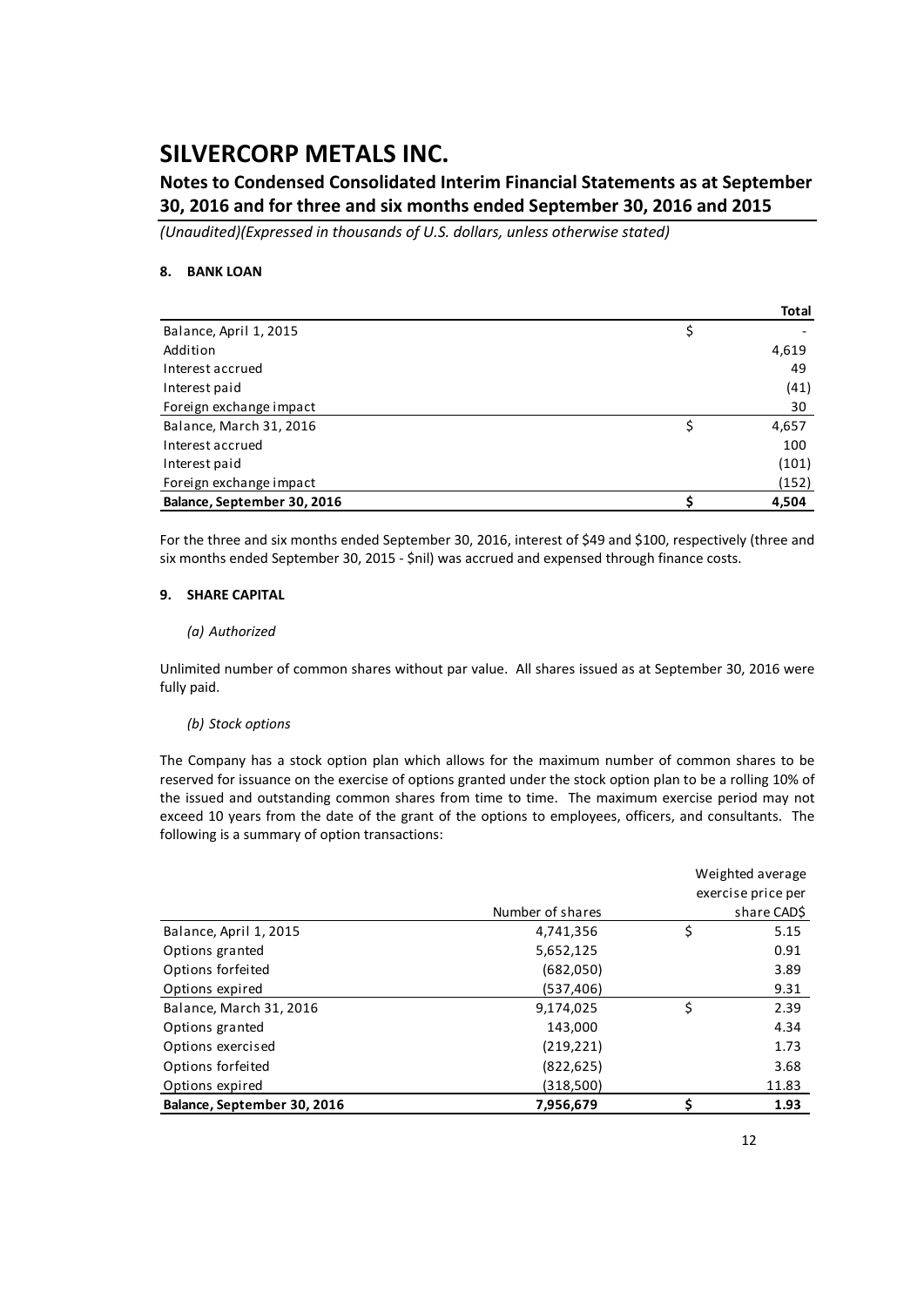### **Notes to Condensed Consolidated Interim Financial Statements as at September 30, 2016 and for three and six months ended September 30, 2016 and 2015**

*(Unaudited)(Expressed in thousands of U.S. dollars, unless otherwise stated)*

During the six months ended September 30, 2016, a total of 143,000 options with a life of three years were granted to officers and employees at an exercise price of CAD\$4.34 per share subject to a vesting schedule over a two-year term with 25% of the options vesting every six months from the date of grant.

The fair value of stock options granted during the six months ended September 30, 2016 and 2015 were calculated as of the date of grant using the Black‐Scholes option pricing model with the following weighted average assumptions:

|                                               |                              | Six months ended September 30, |
|-----------------------------------------------|------------------------------|--------------------------------|
|                                               | 2016                         | 2015                           |
| Risk free interest rate                       | 0.59%                        | 0.63%                          |
| Expected life of option in years              | 2.25 years                   | 2.85 years                     |
| Expected volatility                           | 70%                          | 55%                            |
| Expected dividend yield                       | $\qquad \qquad \blacksquare$ | 1.40%                          |
| Estimated forfeiture rate                     | 11%                          | 11%                            |
| Weighted average share price at date of grant | \$4.34                       | \$1.43                         |

The weighted average grant date fair value of options granted during the six months ended September 30, 2016 was CAD\$1.74 (six months ended September 30, 2015 - \$CAD\$0.48). Volatility was determined based on the historical volatility of the Company's shares over the estimated life of stock options. For the three and six months ended September 30, 2016, a total of \$197 and \$440, respectively (three and six months ended September 30, 2015 - \$343 and \$508, respectively) in share-based compensation expense was recognized and included in the general and administrative expenses on the consolidated statements of income.

The following table summarizes information about stock options outstanding at September 30, 2016:

|                         |                    | Weighted                                         |                    |                |                               |            |
|-------------------------|--------------------|--------------------------------------------------|--------------------|----------------|-------------------------------|------------|
|                         |                    | average                                          |                    |                |                               | Weighted   |
|                         | Number of options  | remaining                                        |                    | Weighted       | Number of options             | average    |
|                         |                    | outstanding at contractual life average exercise |                    |                | exercisable at exercise price |            |
| Exercise price in CAD\$ | September 30, 2016 | (Years)                                          |                    | price in CAD\$ | September 30, 2016            | in CAD\$   |
| \$<br>0.66              | 3,752,750          | 2.25                                             | $\mathsf{\hat{S}}$ | 0.66           | 938,181                       | 0.66       |
| 1.43                    | 1,637,669          | 3.67                                             | \$                 | 1.43           | 651,834                       | 1.43       |
| 1.75                    | 413,750            | 2.66                                             | \$                 | 1.75           | 229,563                       | 1.75       |
| 1.76<br>Ş               | 263,824            | 3.04                                             | \$                 | 1.76           | 113,416                       | 1.76       |
| 2.98                    | 141,437            | 2.31                                             | Ś.                 | 2.98           | 86,876                        | 2.98       |
| 3.25<br>Ş               | 184,187            | 1.67                                             | Ś                  | 3.25           | 149,500                       | 3.25       |
| 3.41                    | 277,312            | 1.95                                             | Ś                  | 3.41           | 207,812                       | 3.41       |
| 3.91<br>Ş               | 179,250            | 1.43                                             | \$                 | 3.91           | 156,626                       | 3.91       |
| 4.34                    | 143,000            | 2.97                                             | Ś                  | 4.34           |                               |            |
| 5.35                    | 180,000            | 0.85                                             | Ś                  | 5.35           | 180,000                       | 5.35       |
| 5.40                    | 184,000            | 1.17                                             | Ś                  | 5.40           | 172,502                       | 5.40       |
| 6.53<br>Ş               | 141,000            | 0.71                                             | Ś.                 | 6.53           | 141,000                       | 6.53       |
| 6.69<br>\$              | 296,000            | 0.43                                             | \$                 | 6.69           | 296,000                       | 6.69       |
| \$<br>7.27              | 162,500            | 0.15                                             | -\$                | 7.27           | 162,500                       | 7.27       |
| $$0.66 - 7.27$          | 7,956,679          | 2.37                                             | -\$                | 1.93           | 3,485,810                     | \$<br>2.92 |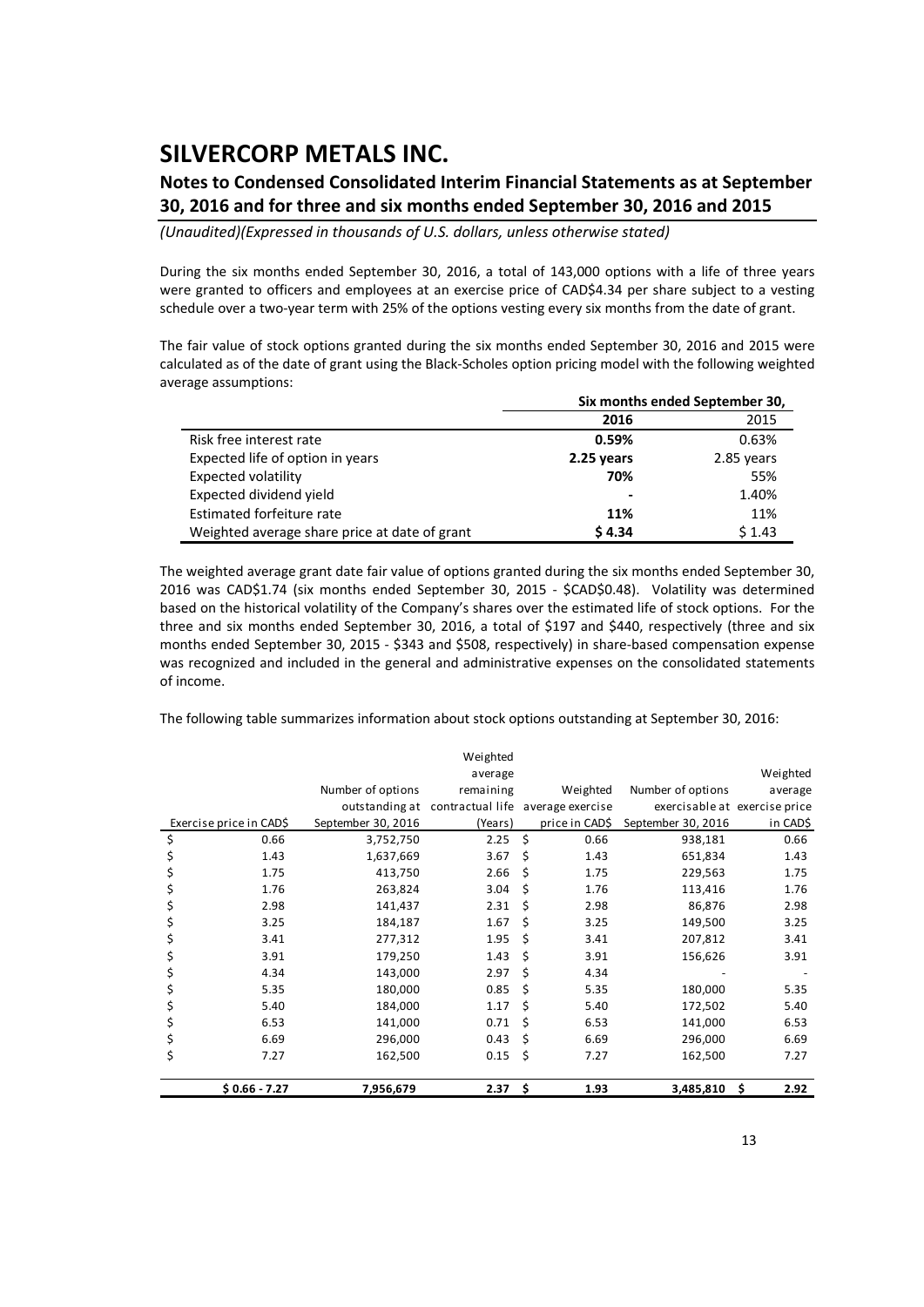### **Notes to Condensed Consolidated Interim Financial Statements as at September 30, 2016 and for three and six months ended September 30, 2016 and 2015**

*(Unaudited)(Expressed in thousands of U.S. dollars, unless otherwise stated)*

Subsequent to September 30, 2016, a total of 99,244 options with exercise prices ranging from CAD\$0.66 to CAD\$1.43 were exercised.

#### **10. ACCUMULATED OTHER COMPREHENSIVE INCOME**

|                                                                 | September 30, 2016 | March 31, 2016 |
|-----------------------------------------------------------------|--------------------|----------------|
| Change in fair value on equity investments designated as FVTOCI | $(37, 941)$ \$     | (38,082)       |
| Share of other comprehensive loss in associate                  | (259)              | (186)          |
| Currency translation adjustment                                 | (5.016)            | 2.274          |
| Balance, end of the period                                      | (43.216)           | (35, 994)      |

The unrealized loss on equity investments designated as FVTOCI, share of other comprehensive loss in associate and currency translation adjustment are net of tax of \$nil for all periods presented.

#### **11. NON‐CONTROLLING INTERESTS**

The continuity of non-controlling interests is summarized as follows:

|                                            |    | Henan    |   | Henan      | Guangdong |                    |  |              |          |             |
|--------------------------------------------|----|----------|---|------------|-----------|--------------------|--|--------------|----------|-------------|
|                                            |    | Found    |   | Huawei     |           | Yunxiang           |  | Found        | SX Gold  | Total       |
| Balance, April 1, 2015                     | S. | 49,924   |   | 5,307      | -S        | $4,713$ \$         |  | (3,066)<br>S | (3, 244) | 53,634      |
| Share of net income (loss)                 |    | 4.365    |   | (66)       |           | (354)              |  | (48)         | (294)    | 3,603       |
| Share of other comprehensive (loss) income |    | (1, 411) |   | (631)      |           | (162)              |  | 32           | 390      | (1,782)     |
| Distributions                              |    | (1,282)  |   | (379)      |           | ۰                  |  |              | ۰        | (1,661)     |
| Disposition upon sale of a subsidiary      |    |          |   |            |           |                    |  |              | (773)    | (773)       |
| Balance, March 31, 2016                    |    | 51,596   | S | $4,231$ \$ |           | 4,197 \$           |  | $(3,082)$ \$ | (3,921)  | 53,021<br>S |
| Share of net income (loss)                 |    | 5.244    |   | 283        |           | (112)              |  | 73           | (14)     | 5,474       |
| Share of other comprehensive (loss) income |    | (1, 361) |   | (160)      |           | (112)              |  | 26           | 25       | (1,582)     |
| Distributions                              |    | (1,460)  |   |            |           | ۰                  |  |              | ۰        | (1,460)     |
| Balance, September 30, 2016                |    | 54,019   |   | 4.354      |           | 3.973 <sub>5</sub> |  | (2,983)      | (3,910)  | 55,453      |

As at September 30, 2016, non‐controlling interests in Henan Found, Henan Huawei, Yunxiang, Guangdong Found and SX Gold were 22.5%, 20%, 30%, 5% and 22.5%, respectively.

#### **12. RELATED PARTY TRANSACTIONS**

Related party transactions not disclosed elsewhere in the consolidated financial statements are as follows:

| Due from related parties             | September 30, 2016 March 31, 2016 |    |     |
|--------------------------------------|-----------------------------------|----|-----|
| NUX (a)                              |                                   | 40 |     |
| Henan Non-ferrous Geology Bureau (b) |                                   |    | 90  |
|                                      |                                   | 40 | 103 |
|                                      |                                   |    |     |
| Due to related parties               | September 30, 2016 March 31, 2016 |    |     |
| Parkside Management Ltd. (c)         |                                   |    | 179 |

(a) According to a services and administrative costs reallocation agreement between the Company and NUX, the Company recovers costs for services rendered to NUX and expenses incurred on behalf of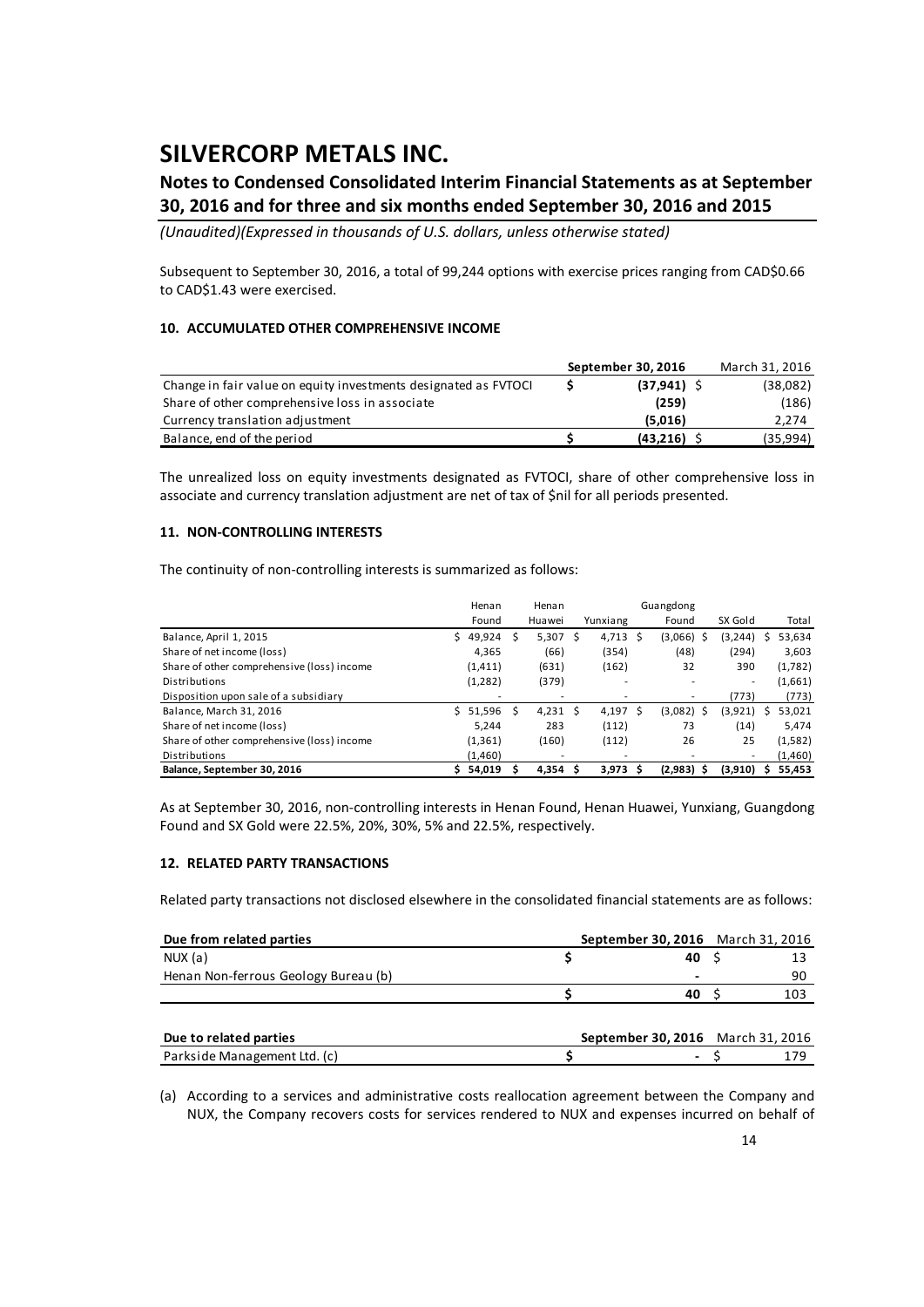### **Notes to Condensed Consolidated Interim Financial Statements as at September 30, 2016 and for three and six months ended September 30, 2016 and 2015**

*(Unaudited)(Expressed in thousands of U.S. dollars, unless otherwise stated)*

NUX. During the three and six months ended September 30, 2016, the Company recovered \$55 and \$93, respectively (three and six months ended September 30, 2015 ‐ \$87 and \$137, respectively) from NUX for services rendered and expenses incurred on behalf of NUX. The costs recovered from NUX were recorded as a direct reduction of general and administrative expenses on the consolidated statements of income.

- (b) Henan Non‐ferrous Geology Bureau ("Henan Geology Bureau") is the 22.5% equity interest holder of Henan Found. During the six months ended September 30, 2016, Henan Found declared and paid dividends of \$1,460 (six months ended September 30, 2015 ‐ \$nil) to Henan Geology Bureau.
- (c) Parkside Management Limited is a private consulting services company controlled by a director of the Company. For the three and six months ended September 30, 2016 and 2015, the Company did not pay any consulting fees to Parkside Management Ltd. The \$179 consulting fee accrued at March 31, 2016 was reversed during the period.
- (d) The Company rents a Beijing office from a relative of a director and officer of the Company for \$21 (RMB ¥130,746) per month. For the three and six months ended September 30, 2016, total rents were \$63 and \$126, respectively (three and six months ended September 30, 2015 - \$63 and \$126, respectively).

Transactions with related parties are made on terms agreed upon by the two parties. The balances with related parties are unsecured, non‐interest bearing, and due on demand.

### **13. COST OF SALES**

Cost of sales consists of:

|                                          | Three months ended September 30, |        | Six months ended September 30, |        |  |  |
|------------------------------------------|----------------------------------|--------|--------------------------------|--------|--|--|
|                                          | 2016                             | 2015   | 2016                           | 2015   |  |  |
| Cash cost                                | 13.789                           | 14.416 | 28.353                         | 30,626 |  |  |
| Depreciation, amortization and depletion | 5.720                            | 3.969  | 10.683                         | 8,523  |  |  |
| Cost of sales                            | 19.509                           | 18.385 | 39.036                         | 39.149 |  |  |

#### **14. GENERAL AND ADMINISTRATIVE**

General and administrative expenses consist of:

|                                    | Three months ended September 30, |       | Six months ended September 30, |        |
|------------------------------------|----------------------------------|-------|--------------------------------|--------|
| <b>General and administrative</b>  | 2016                             | 2015  | 2016                           | 2015   |
| Office and administrative expenses | 1,275                            | 1,900 | $2,695$ \$                     | 3,902  |
| Amortization and depreciation      | 309                              | 431   | 666                            | 854    |
| Salaries and benefits              | 1,853                            | 1.761 | 3.472                          | 3,615  |
| Share-based compensation           | 197                              | 343   | 440                            | 508    |
| Professional fees                  | 493                              | 472   | 1.239                          | 1,372  |
|                                    | 4.127                            | 4.907 | 8.512                          | 10,251 |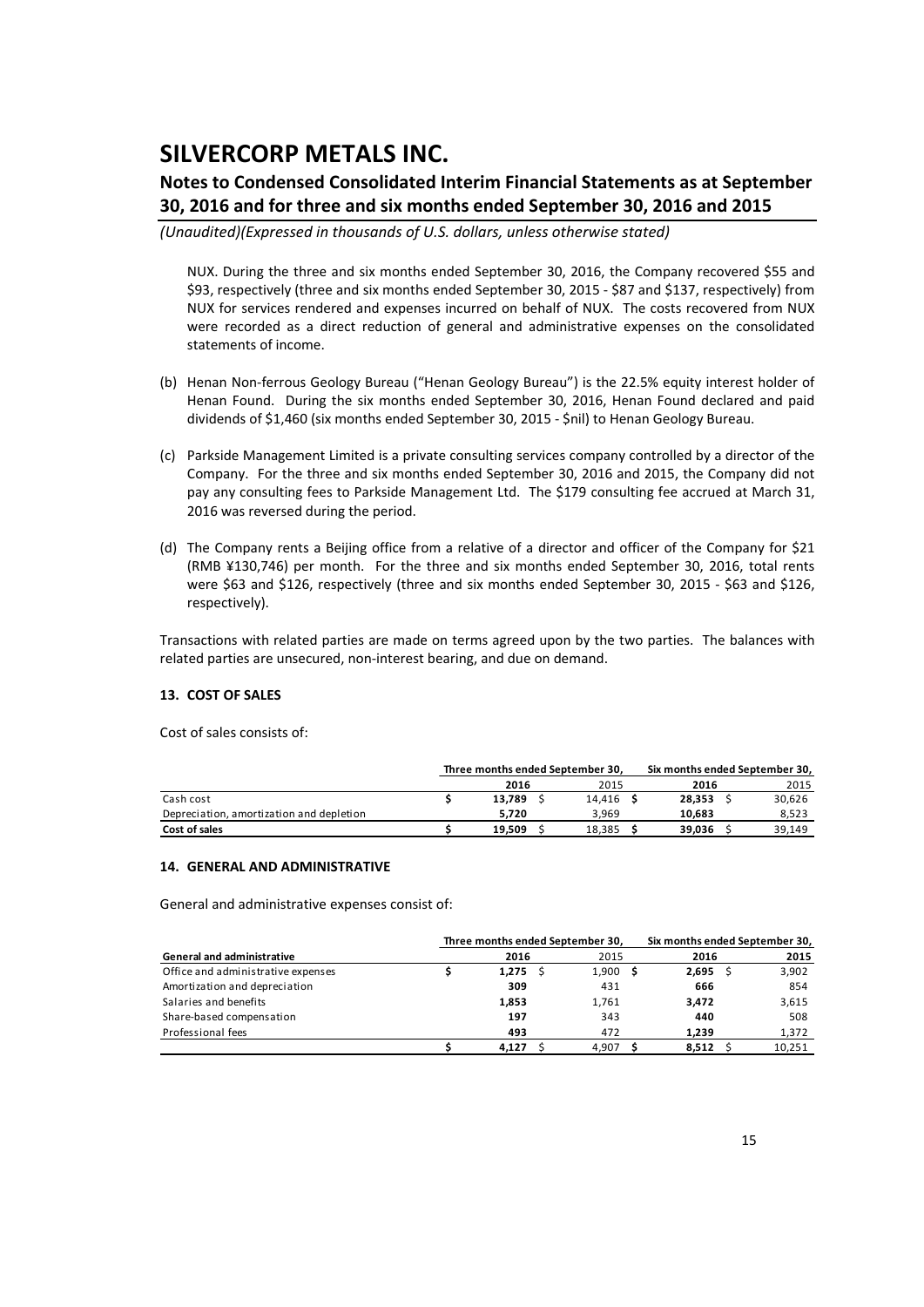### **Notes to Condensed Consolidated Interim Financial Statements as at September 30, 2016 and for three and six months ended September 30, 2016 and 2015**

*(Unaudited)(Expressed in thousands of U.S. dollars, unless otherwise stated)*

### **15. GOVERNMENT FEES AND OTHER TAXES**

Government fees and other taxes consist of:

|                 | Three months ended September 30, |       |  |       |  | Six months ended September 30, |  |       |  |
|-----------------|----------------------------------|-------|--|-------|--|--------------------------------|--|-------|--|
|                 |                                  | 2016  |  | 2015  |  | 2016                           |  | 2015  |  |
| Government fees |                                  | 122   |  | 1.123 |  | 1.176                          |  | 1,752 |  |
| Other taxes     |                                  | 1.639 |  | 724   |  | 2.280                          |  | 1.444 |  |
|                 |                                  | 1.761 |  | 1.847 |  | 3.456                          |  | 3,196 |  |

Government fees include mineral resource compensation fees and environmental protection fees paid to the state and local Chinese government. Other taxes were composed of mineral resource tax, surtax on value-added tax, land usage levy, stamp duty and other miscellaneous levies, duties and taxes imposed by the state and local Chinese government.

#### **16. FINANCE ITEMS**

Finance items consist of:

|                                        | Three months ended September 30, |      | Six months ended September 30, |                                  |                  |  |                                |
|----------------------------------------|----------------------------------|------|--------------------------------|----------------------------------|------------------|--|--------------------------------|
| <b>Finance income</b>                  |                                  | 2016 |                                | 2015                             | 2016             |  | 2015                           |
| Interest income                        |                                  | 537  |                                | 264                              | 968              |  | 541                            |
|                                        |                                  |      |                                | Three months ended September 30, |                  |  | Six months ended September 30, |
| <b>Finance costs</b>                   |                                  | 2016 |                                | 2015                             | 2016             |  | 2015                           |
| Interest on mine right fee             |                                  | 108  |                                | $15 \quad$ \$                    | 216 <sup>5</sup> |  | 223                            |
| Interest on bank loan                  |                                  | 49   |                                | ۰                                | 100              |  |                                |
| Unwinding of discount of environmental |                                  |      |                                |                                  |                  |  |                                |
| rehabilitation provision               |                                  | 103  |                                | 124                              | 208              |  | 248                            |
|                                        |                                  | 260  |                                | 139                              | 524              |  | 471                            |

#### **17. INCOME TAX**

The significant components of income tax expense are as follows:

|                    | Three months ended September 30. |       | Six months ended September 30. |       |
|--------------------|----------------------------------|-------|--------------------------------|-------|
| Income tax expense | 2016                             | 2015  | 2016                           | 2015  |
| Current            | 4.894                            | 117   | 5.606                          | 336   |
| Deferred           | 1.044                            | 1.412 | 3.132                          | 1.448 |
|                    | 5.938                            | 1.529 | 8.738                          | 1.784 |

#### **18. FINANCIAL INSTRUMENTS**

The Company manages its exposure to financial risks, including liquidity risk, foreign exchange risk, interest rate risk, credit risk and equity price risk in accordance with its risk management framework. The Company's Board of Directors has overall responsibility for the establishment and oversight of the Company's risk management framework and reviews the Company's policies on an ongoing basis.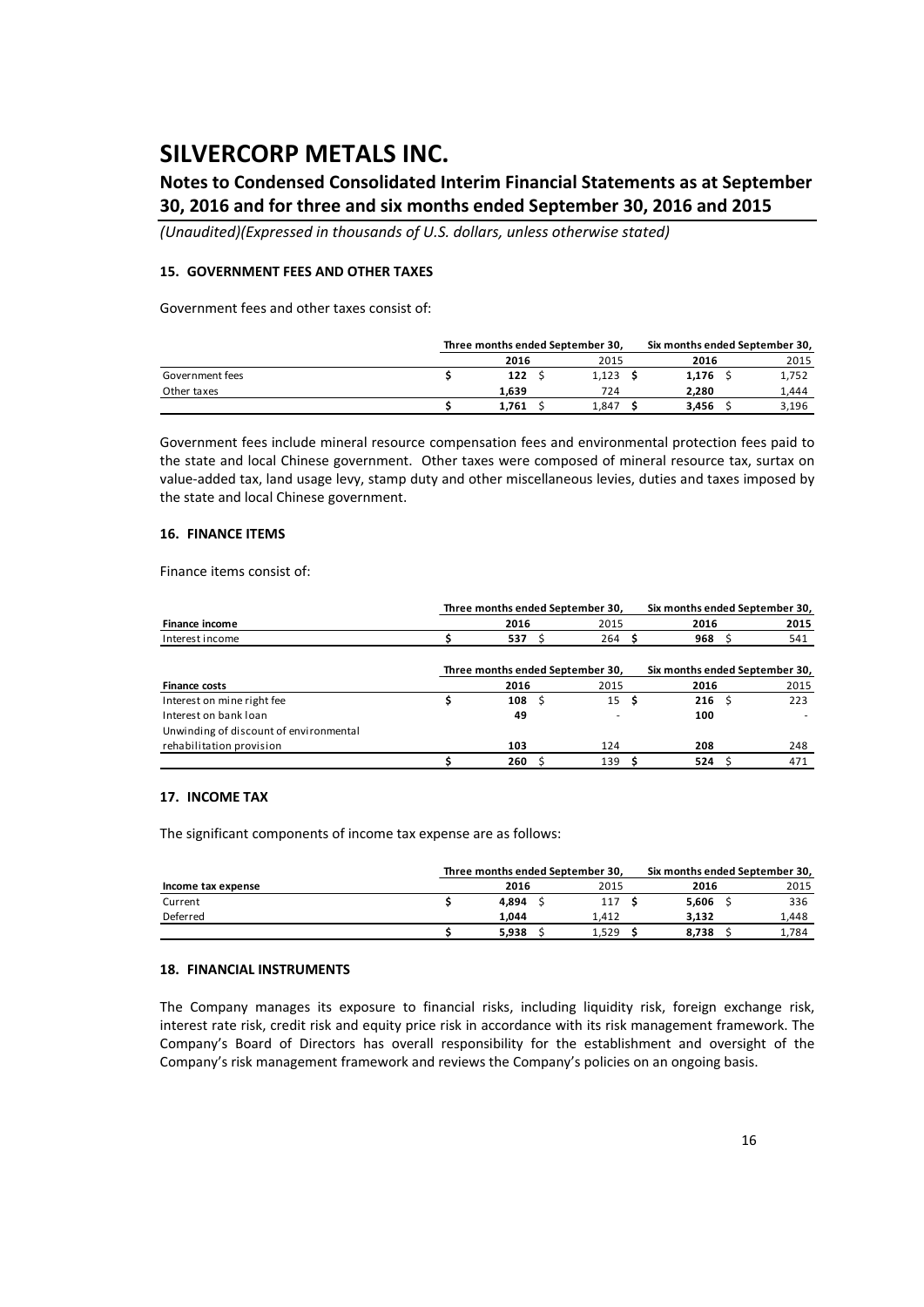### **Notes to Condensed Consolidated Interim Financial Statements as at September 30, 2016 and for three and six months ended September 30, 2016 and 2015**

*(Unaudited)(Expressed in thousands of U.S. dollars, unless otherwise stated)*

#### *(a) Fair value*

The Company classifies its fair value measurements within a fair value hierarchy, which reflects the significance of the inputs used in making the measurements as defined in IFRS 7, Financial Instruments: Disclosures ("IFRS 7").

Level 1 – Unadjusted quoted prices at the measurement date for identical assets or liabilities in active markets.

Level 2 – Observable inputs other than quoted prices included in Level 1, such as quoted prices for similar assets and liabilities in active markets; quoted prices for identical or similar assets and liabilities in markets that are not active; or other inputs that are observable or can be corroborated by observable market data.

Level 3 – Unobservable inputs which are supported by little or no market activity.

The following tables set forth the Company's financial assets and liabilities that are measured at fair value level on a recurring basis within the fair value hierarchy at September 30, 2016 and March 31, 2016 that are not otherwise disclosed. As required by IFRS 7, assets and liabilities are classified in their entirety based on the lowest level of input that is significant to the fair value measurement.

|                                                   |                          |         |     | Fair value as at September 30, 2016 |        |
|---------------------------------------------------|--------------------------|---------|-----|-------------------------------------|--------|
| <b>Recurring measurements</b>                     | Level 1                  | Level 2 |     | Level 3                             | Total  |
| <b>Financial assets</b>                           |                          |         |     |                                     |        |
| Cash and cash equivalents                         | 66.484 \$                |         | - S | $-S$                                | 66.484 |
| Common shares of publicly traded companies        | 391                      | -       |     | -                                   | 391    |
| Jinduicheng Xise (Canada) Co. Ltd. <sup>(1)</sup> | $\overline{\phantom{a}}$ | -       |     | $\blacksquare$                      | -      |

 $(1)$  Level 3 financial instruments

| <b>Recurring measurements</b>                     |  | Level 1                  | Level 2 | Level 3 | Total  |
|---------------------------------------------------|--|--------------------------|---------|---------|--------|
| <b>Financial assets</b>                           |  |                          |         |         |        |
| Cash and cash equivalents                         |  | $41.963 \quad S$         | $-S$    | $-S$    | 41.963 |
| Common shares of publicly traded companies        |  | 287                      |         |         | 287    |
| Luoyang Yongning Smelting Co. Ltd. <sup>(1)</sup> |  |                          |         |         |        |
| Jinduicheng Xise (Canada) Co. Ltd. <sup>(1)</sup> |  | $\overline{\phantom{0}}$ |         |         |        |

 $<sup>(1)</sup>$  Level 3 financial instruments</sup>

Fair value of the other financial instruments excluded from the table above approximates their carrying amount as of September 30, 2016 and March 31, 2016, respectively.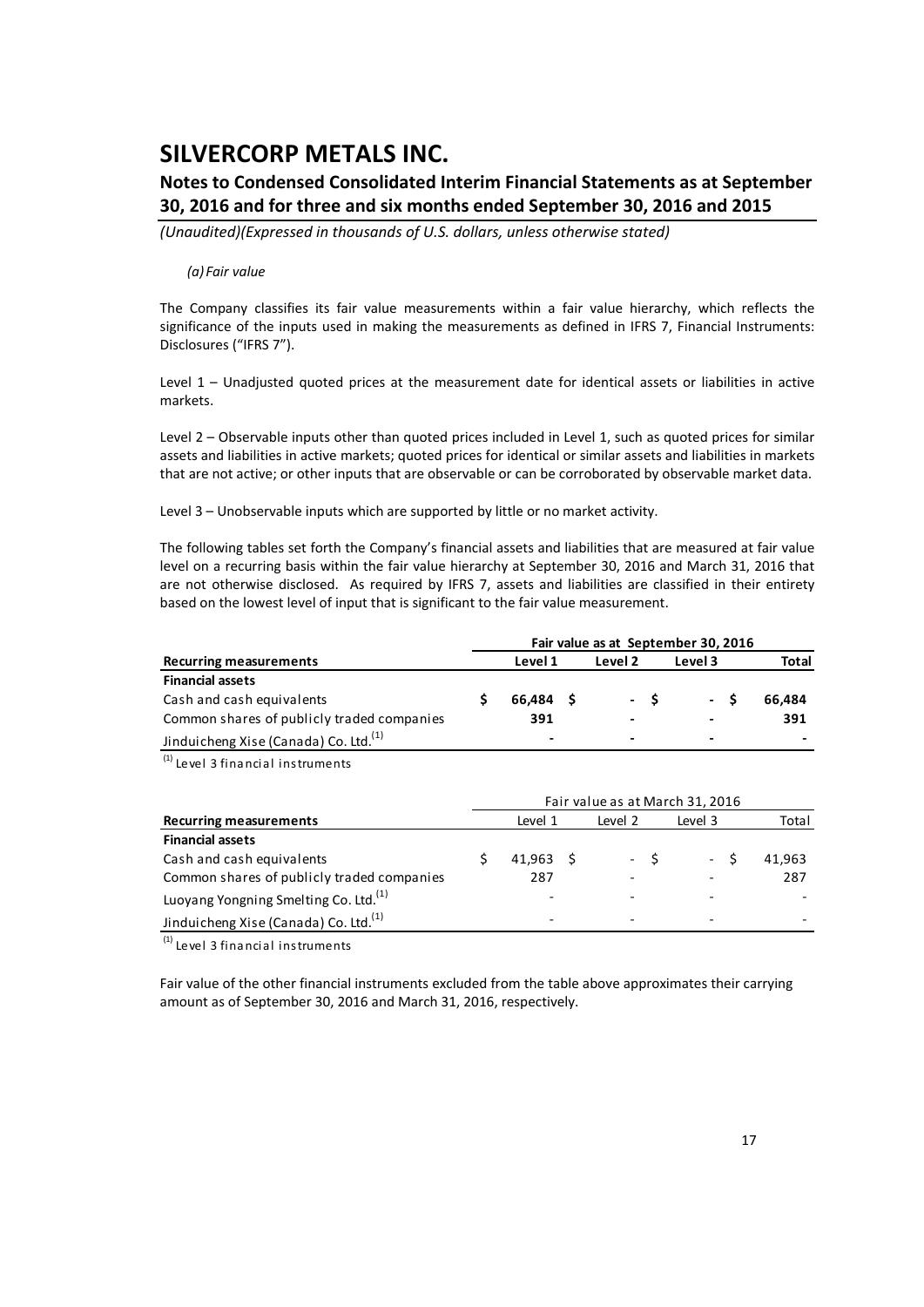### **Notes to Condensed Consolidated Interim Financial Statements as at September 30, 2016 and for three and six months ended September 30, 2016 and 2015**

*(Unaudited)(Expressed in thousands of U.S. dollars, unless otherwise stated)*

#### *(b) Liquidity risk*

Liquidity risk is the risk that the Company will not be able to meet its short term business requirements. The Company has in place a planning and budgeting process to help determine the funds required to support the Company's normal operating requirements on an ongoing basis and its expansion plans.

In the normal course of business, the Company enters into contracts that give rise to commitments for future minimum payments. The following summarizes the remaining contractual maturities of the Company's financial liabilities.

|                                          |               | September 30, 2016 |                          |              | March 31, 2016 |
|------------------------------------------|---------------|--------------------|--------------------------|--------------|----------------|
|                                          | Within a year | 2-3 years          | 4-5 vears                | <b>Total</b> | Total          |
| Mine right fee payable                   | 3,927         | 5,733              | $\overline{\phantom{a}}$ | 9.660        | 9,766          |
| Bank loan                                | 4.504         |                    | -                        | 4.504        | 4,657          |
| Accounts payable and accrued liabilities | 31.484        |                    | -                        | 31.484       | 27,457         |
|                                          | 39.915        | 5.733              | $\overline{\phantom{0}}$ | 45.648       | 41,880         |

#### *(c) Foreign exchange risk*

The Company reports its financial statements in US dollars. The functional currency of the head office, Canadian subsidiaries and all intermediate holding companies is CAD and the functional currency of all Chinese subsidiaries is RMB. The Company is exposed to foreign exchange risk when the Company undertakes transactions and holds assets and liabilities in currencies other than its functional currencies.

The Company currently does not engage in foreign exchange currency hedging. The Company's exposure to currency risk affect net income is summarized as follow:

|                                              | September 30, 2016 | March 31, 2016 |
|----------------------------------------------|--------------------|----------------|
| Financial assets denominated in U.S. Dollars | 26.920             | 24.968         |
| Financial assets denominated in Chinese RMB  | 63.528             | 35,521         |

As at September 30, 2016, with other variables unchanged, a 10% strengthening (weakening) of the RMB against the CAD would have increased (decreased) net income by approximately \$0.7 million.

As at September 30, 2016, with other variables unchanged, a 10% strengthening (weakening) of the CAD against the USD would have decreased (increased) net income by approximately \$2.7 million.

### *(d)Interest rate risk*

The Company is exposed to interest rate risk on its cash equivalents, short term investments, bank loan and outstanding mine right fee payable. As at September 30, 2016, all of its interest-bearing cash equivalents and short term investments earn interest at market rates that are fixed to maturity or at variable interest rate with terms of less than one year. The Company monitors its exposure to changes in interest rates on cash equivalents and short term investments. Due to the short term nature of the financial instruments, fluctuations in interest rates would not have a significant impact on the Company's after‐tax net income.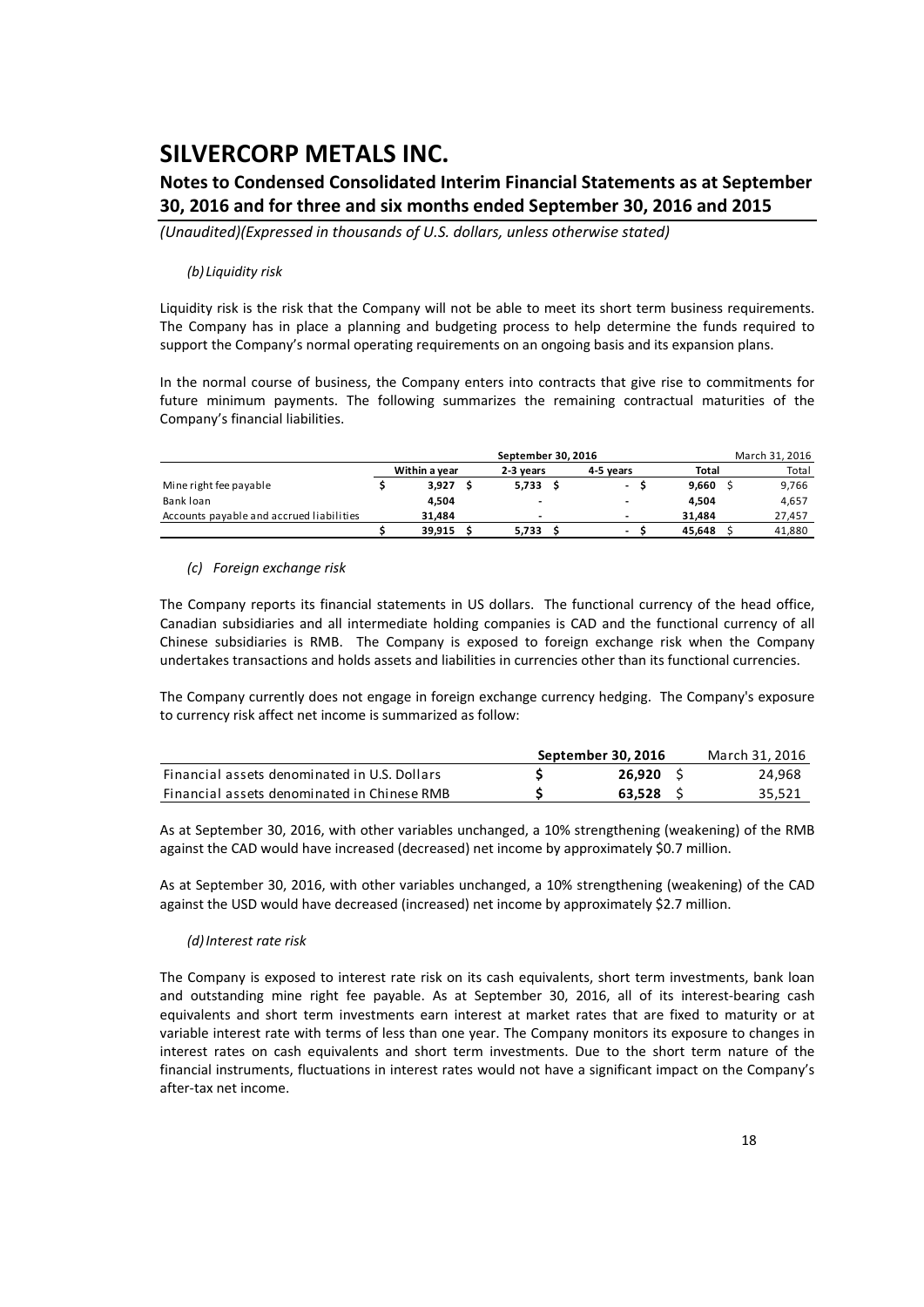### **Notes to Condensed Consolidated Interim Financial Statements as at September 30, 2016 and for three and six months ended September 30, 2016 and 2015**

*(Unaudited)(Expressed in thousands of U.S. dollars, unless otherwise stated)*

The outstanding mine right fee payable is subject to a floating interest rate based on the prevailing prime interest rate in China. The outstanding bank loan is subject to a fixed interest rate of 4.35%. The Company monitors its exposure to interest rates and does not believe there is significant interest rate risk as the Chinese central bank has maintained stable interest rates to ensure economic stability, with less than 1% fluctuation in base interest rate in the last five years.

### *(e) Credit risk*

Credit risk is the risk that one party to a financial instrument will fail to discharge an obligation and cause the other party to incur a financial loss. The Company is exposed to credit risk primarily associated to accounts receivable, due from related parties, cash and cash equivalents and short term investments. The carrying amount of assets included on the balance sheet represents the maximum credit exposure.

The Company undertakes credit evaluations on counterparties as necessary and has monitoring processes intended to mitigate credit risks. The Company has trade receivables from time to time from its major customers primarily in China engaged in the mining and milling of base and polymetallic metals. The historical level of customer default is zero and aging of trade receivables are no more than 180 days, and, as a result, the credit risk associated with trade receivables from customers as at September 30, 2016 is considered to be immaterial. There were no amounts in receivables which were past due at September 30, 2016 (at March 31, 2016 ‐ \$nil) for which no provision is recognized.

### *(f) Equity price risk*

The Company holds certain marketable securities that will fluctuate in value as a result of trading on Canadian financial markets. As the Company's marketable securities holding are mainly in mining companies, the value will also fluctuate based on commodity prices. Based upon the Company's portfolio at September 30, 2016, a 10% increase (decrease) in the market price of the securities held, ignoring any foreign currency effects would have resulted in an increase (decrease) to comprehensive income of approximately \$0.4 million.

### **19. SEGMENTED INFORMATION**

The Company's reportable operating segments are components of the Company where separate financial information is available that is evaluated regularly by the Company's Chief Executive Officer who is the Chief Operating Decision Maker ("CODM"). The operational segments are determined based on the Company's management and internal reporting structure. Operating segments are summarized as follows:

| <b>Operational Segments</b> | Subsidiaries Included in the Segment               | Properties Included in the Segment |  |  |  |  |  |  |
|-----------------------------|----------------------------------------------------|------------------------------------|--|--|--|--|--|--|
| <b>Mining</b>               |                                                    |                                    |  |  |  |  |  |  |
| Henan Luoning               | Henan Found and Henan Huawei                       | Ying Mining District               |  |  |  |  |  |  |
| Hunan                       | Yunxiang                                           | <b>BYP</b>                         |  |  |  |  |  |  |
| Guangdong                   | <b>Guangdong Found</b>                             | GC                                 |  |  |  |  |  |  |
| Other                       | SX Gold and 0875786 B.C. Ltd.                      | <b>XHP</b>                         |  |  |  |  |  |  |
| Administrative              |                                                    |                                    |  |  |  |  |  |  |
| Vancouver                   | Silvercorp Metals Inc. and BVI's holding companies | <b>RZY</b>                         |  |  |  |  |  |  |
| Beijing                     | Silvercorp Metals (China) Inc.                     |                                    |  |  |  |  |  |  |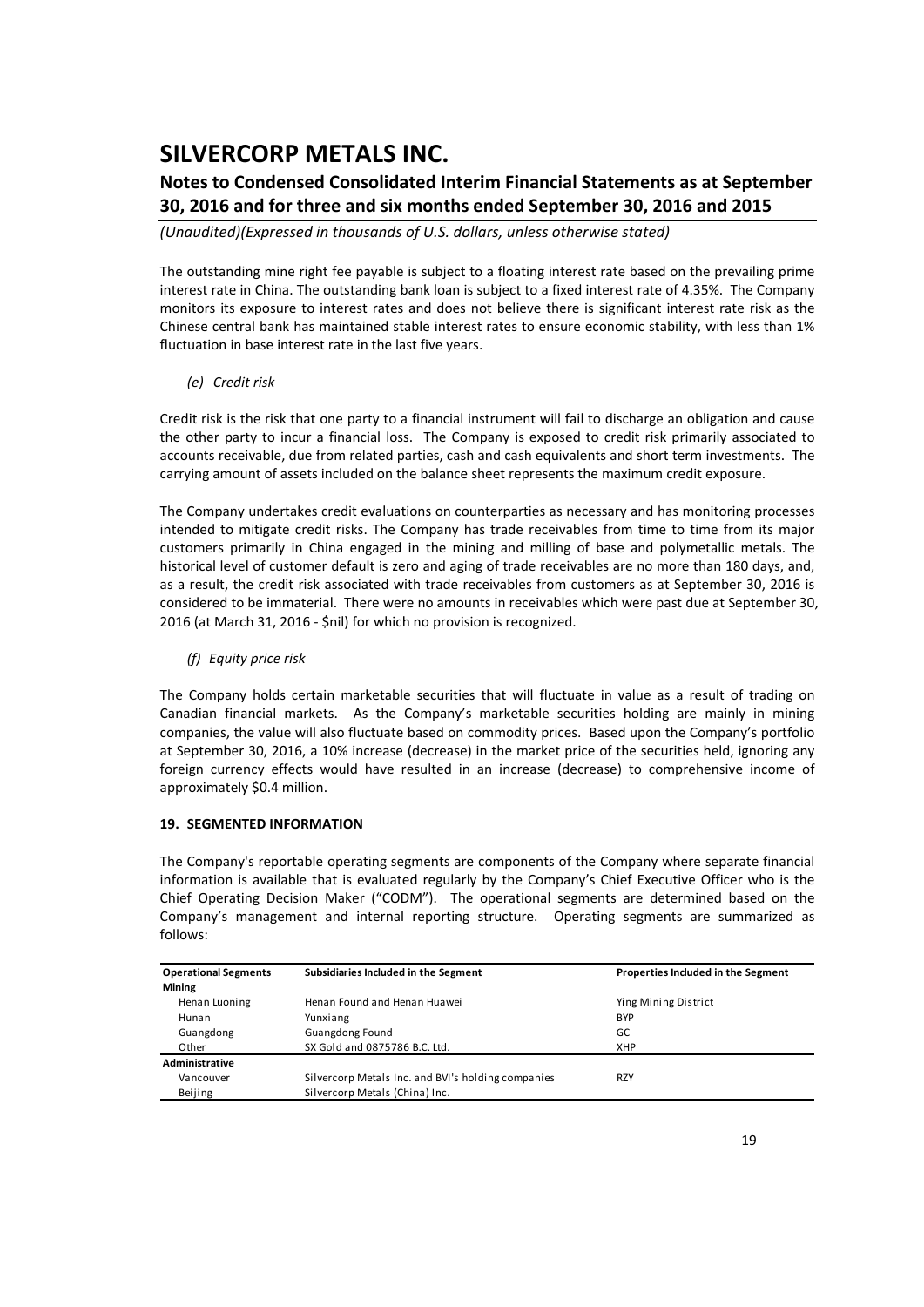### **Notes to Condensed Consolidated Interim Financial Statements as at September 30, 2016 and for three and six months ended September 30, 2016 and 2015**

*(Unaudited)(Expressed in thousands of U.S. dollars, unless otherwise stated)*

(a) Segmented information for assets and liabilities are as follows:

|                                     |    |                  |    |        |               | September 30, 2016       |     |       |                |     |           |    |         |
|-------------------------------------|----|------------------|----|--------|---------------|--------------------------|-----|-------|----------------|-----|-----------|----|---------|
|                                     |    |                  |    |        | <b>Mining</b> |                          |     |       | Administrative |     |           |    |         |
| <b>Balance sheet items:</b>         |    | Henan<br>Luoning |    | Hunan  |               | Guangdong                |     | Other | <b>Beijing</b> |     | Vancouver |    | Total   |
| <b>Current assets</b>               | \$ | 60,247           | Ŝ  | 1,904  | \$            | 7,833                    | \$  | 538   | \$<br>184      | \$  | 36,831    | Ś  | 107,537 |
| Plant and equipment                 |    | 45,710           |    | 5,106  |               | 16,652                   |     | ٠     | 1,161          |     | 91        |    | 68,720  |
| Mineral rights and properties       |    | 173,320          |    | 7,186  |               | 30,180                   |     |       | -              |     | ٠         |    | 210,686 |
| Investment in an associate          |    | $\overline{a}$   |    |        |               | $\overline{\phantom{a}}$ |     | ٠     |                |     | 3,309     |    | 3,309   |
| <b>Other investments</b>            |    |                  |    |        |               |                          |     | ٠     | -              |     | 391       |    | 391     |
| <b>Raclamation deposits</b>         |    | 2,447            |    |        |               | 150                      |     |       | ۰              |     | 8         |    | 2,605   |
| Long-term prepaids and deposits     |    | 874              |    | 99     |               | 327                      |     | 126   |                |     |           |    | 1,426   |
| <b>Total assets</b>                 | \$ | 282,598          | \$ | 14,295 | \$            | 55,142                   | \$  | 664   | \$<br>1,345    | \$  | 40,630    | Ŝ  | 394,674 |
| <b>Current liabilities</b>          | \$ | 35,625           | Ŝ. | 1,451  | \$            | 7,528                    | \$. | 3,124 | \$<br>206      | \$. | 1,822     | \$ | 49,756  |
| Mine right fee payable              |    | 5,733            |    |        |               | -                        |     |       |                |     |           |    | 5,733   |
| Deferred income tax liabilities     |    | 24,727           |    | 836    |               |                          |     |       |                |     |           |    | 25,563  |
| <b>Environmental rehabilitation</b> |    | 11,836           |    | 1,038  |               | 886                      |     | 304   |                |     |           |    | 14,064  |
| <b>Total liabilities</b>            | Ś  | 77,921           | Ŝ  | 3,325  |               | 8,414                    | \$. | 3,428 | \$<br>206      | Ŝ   | 1,822     | Ś  | 95,116  |

|                                 |    |           |      |            |        | March 31, 2016 |    |       |    |                          |      |           |    |         |
|---------------------------------|----|-----------|------|------------|--------|----------------|----|-------|----|--------------------------|------|-----------|----|---------|
|                                 |    |           |      |            | Mining |                |    |       |    | Administrative           |      |           |    |         |
|                                 |    | Henan     |      |            |        |                |    |       |    |                          |      |           |    | Total   |
| Balance sheet items:            |    | Luoning   |      | Hunan      |        | Guangdong      |    | Other |    | Beijing                  |      | Vancouver |    |         |
|                                 |    |           |      |            |        |                |    |       |    |                          |      |           |    |         |
| Current assets                  | \$ | 34,277 \$ |      | $2,399$ \$ |        | $5,310$ \$     |    | 565   | \$ | 287                      | Ŝ.   | 34,479    | \$ | 77,317  |
| Plant and equipment             |    | 46,387    |      | 5,477      |        | 17,800         |    |       |    | 1,254                    |      | 127       |    | 71,045  |
| Mineral rights and properties   |    | 176,603   |      | 7,429      |        | 31,869         |    |       |    |                          |      | 179       |    | 216,080 |
| Investment in an associate      |    |           |      | ۰          |        |                |    |       |    | $\overline{\phantom{a}}$ |      | 3,133     |    | 3,133   |
| Other investments               |    |           |      | ۰          |        |                |    |       |    | $\overline{\phantom{a}}$ |      | 287       |    | 287     |
| Raclamation deposits            |    | 2,138     |      |            |        | 155            |    |       |    |                          |      | 8         |    | 2,301   |
| Long-term prepaids and deposits |    | 729       |      | 102        |        | 848            |    | 177   |    |                          |      |           |    | 1,856   |
| Total assets                    | Ś  | 260,134   | Ŝ.   | 15,407     | Ś.     | 55,982         | Ŝ. | 742   | Ś. | 1,541                    | Ŝ.   | 38,213    | S  | 372,019 |
| Current liabilities             | Ś  | 26,506    | - \$ | 1,690      | Ŝ      | 8,511          | Ŝ. | 3,619 | \$ | 134                      | Ŝ.   | 1,652     | \$ | 42,112  |
| Mine right fee payable          |    | 5,796     |      | ٠          |        |                |    |       |    |                          |      |           |    | 5,796   |
| Deferred income tax liabilities |    | 22,286    |      | 938        |        |                |    |       |    |                          |      |           |    | 23,224  |
| Environmental rehabilitation    |    | 12,060    |      | 1,057      |        | 902            |    | 309   |    |                          |      |           |    | 14,328  |
| <b>Total liabilities</b>        |    | 66,648    | Ŝ.   | 3,685      | Ś      | 9,413          | Ś  | 3,928 | Ś  | 134                      | - \$ | 1,652     | S  | 85,460  |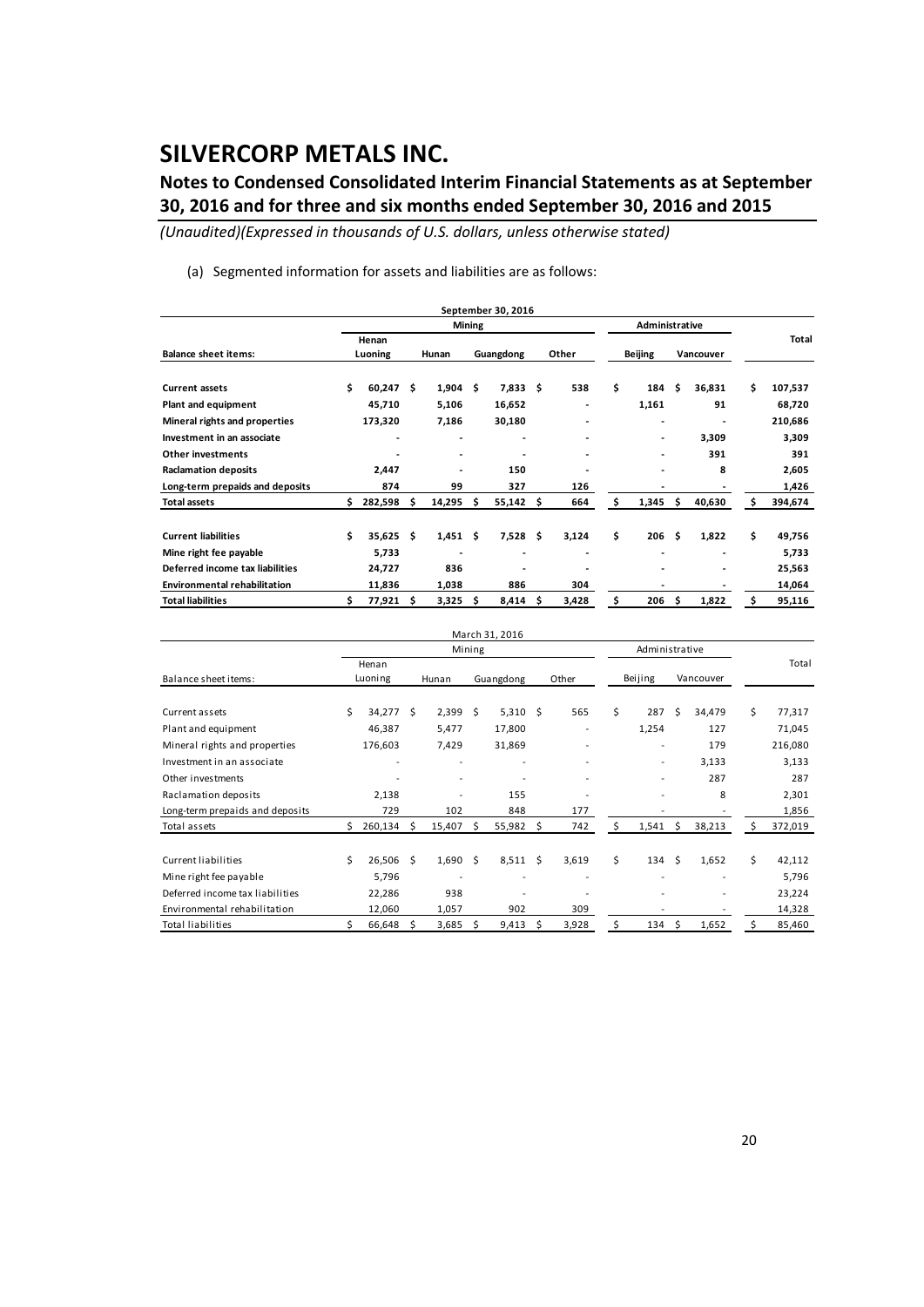### **Notes to Condensed Consolidated Interim Financial Statements as at September 30, 2016 and for three and six months ended September 30, 2016 and 2015**

*(Unaudited)(Expressed in thousands of U.S. dollars, unless otherwise stated)*

(b) Segmented information for operating results are as follows:

|                                      |     |                  |                |                          |        | Three months ended September 30, 2016 |    |       |    |                |                                |     |          |
|--------------------------------------|-----|------------------|----------------|--------------------------|--------|---------------------------------------|----|-------|----|----------------|--------------------------------|-----|----------|
|                                      |     |                  |                |                          | Mining |                                       |    |       |    | Administrative |                                |     |          |
| <b>Statement of operations:</b>      |     | Henan<br>Luoning | $H$ unan $(1)$ |                          |        | Guangdong                             |    | Other |    | <b>Beijing</b> | Vancouver                      |     | Total    |
| <b>Sales</b>                         | \$  | 39,954           | \$.            | $\overline{\phantom{a}}$ | \$     | 6,344                                 | \$ |       | \$ | $\sim$         | \$<br>$\overline{\phantom{a}}$ | \$. | 46,298   |
| Cost of sales                        |     | (15, 577)        |                | $\overline{\phantom{a}}$ |        | (3,932)                               |    |       |    | ٠              | ٠                              |     | (19,509) |
| <b>Gross profit</b>                  |     | 24,377           |                |                          |        | 2,412                                 |    |       |    | ٠              | ٠                              |     | 26,789   |
| <b>Operating expenses</b>            |     | (2,594)          |                | (187)                    |        | (711)                                 |    | (23)  |    | (331)          | (1,276)                        |     | (5, 122) |
| <b>Finance items</b>                 |     | (3)              |                | (7)                      |        | (2)                                   |    | (2)   |    | 66             | 225                            |     | 277      |
| Income tax expenses                  |     | (5,386)          |                | (22)                     |        | ٠                                     |    |       |    | -              | (530)                          |     | (5,938)  |
| Net income (loss)                    | \$. | $16,394$ \$      |                | $(216)$ \$               |        | 1,699                                 | \$ | (25)  | \$ | $(265)$ \$     | (1,581)                        | \$  | 16,006   |
| <b>Attributed to:</b>                |     |                  |                |                          |        |                                       |    |       |    |                |                                |     |          |
| <b>Equity holders of the Company</b> |     | 12,770           |                | (151)                    |        | 1,624                                 |    | (19)  |    | (265)          | (1,581)                        |     | 12,378   |
| Non-controlling interests            |     | 3,624            |                | (65)                     |        | 75                                    |    | (6)   |    |                |                                |     | 3,628    |
| Net income (loss)                    |     | 16,394           | -\$            | $(216)$ \$               |        | 1,699                                 | s  | (25)  | s  | $(265)$ \$     | (1,581)                        |     | 16,006   |

(1) Hunan's BYP project was placed on care and maintenance starting August 2014;

|                               |    |                  |   | Three months ended September 30, 2015 |             |       |    |                          |           |    |           |
|-------------------------------|----|------------------|---|---------------------------------------|-------------|-------|----|--------------------------|-----------|----|-----------|
|                               |    |                  |   | Mining                                |             |       |    | Administrative           |           |    |           |
| Statement of operations:      |    | Henan<br>Luoning |   | Hunan                                 | Guangdong   | Other |    | Beijing                  | Vancouver |    | Total     |
| Sales                         | \$ | 22,944 \$        |   | $\overline{\phantom{a}}$              | \$<br>4,269 | \$    | \$ | $\overline{\phantom{a}}$ | \$        | \$ | 27,213    |
| Cost of sales                 |    | (14, 884)        |   | $\overline{\phantom{a}}$              | (3,501)     |       |    |                          |           |    | (18, 385) |
| Gross profit                  |    | 8,060            |   |                                       | 768         |       |    |                          |           |    | 8,828     |
| Operating expenses            |    | (2,759)          |   | (201)                                 | (844)       | (83)  |    | (457)                    | (101)     |    | (4, 445)  |
| Finance items                 |    | (63)             |   | (10)                                  | 12          | (2)   |    | 91                       | 97        |    | 125       |
| Income tax expenses           |    | (1,480)          |   | (38)                                  |             |       |    | (1)                      | (10)      |    | (1,529)   |
| Net income (loss)             | \$ | $3,758$ \$       |   | $(249)$ \$                            | $(64)$ \$   | (85)  | \$ | $(367)$ \$               | (14)      | \$ | 2,979     |
| Attributed to:                |    |                  |   |                                       |             |       |    |                          |           |    |           |
| Equity holders of the Company |    | 2,841            |   | (175)                                 | (27)        | (24)  |    | (367)                    | (14)      |    | 2,234     |
| Non-controlling interests     |    | 917              |   | (74)                                  | (37)        | (61)  |    |                          |           |    | 745       |
| Net income (loss)             | Ś  | 3,758            | Ŝ | (249) \$                              | (64) \$     | (85)  | Ś  | (367) \$                 | (14)      | Ś  | 2,979     |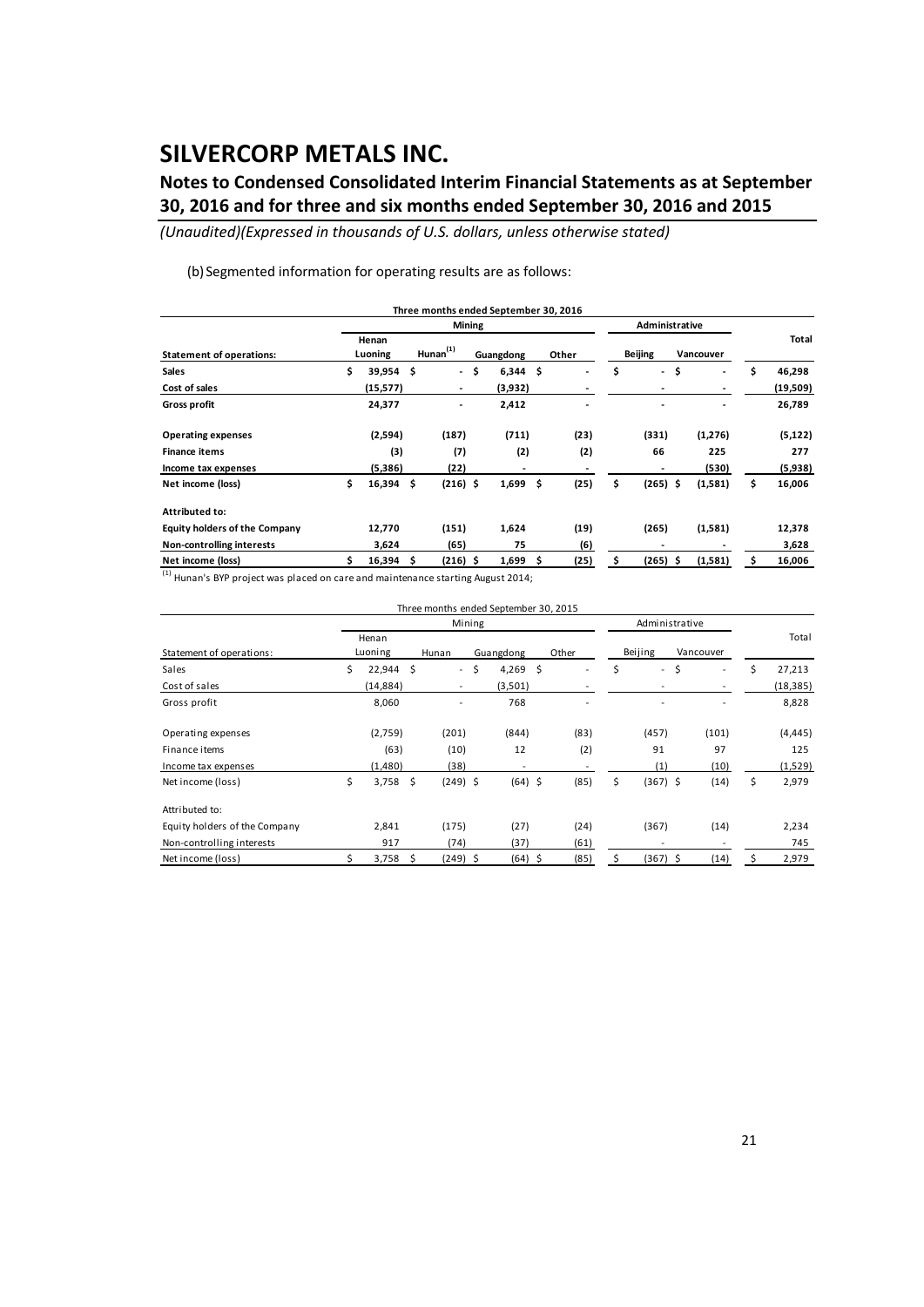### **Notes to Condensed Consolidated Interim Financial Statements as at September 30, 2016 and for three and six months ended September 30, 2016 and 2015**

*(Unaudited)(Expressed in thousands of U.S. dollars, unless otherwise stated)*

|                                      |                  |                |                          | <b>Mining</b> |             |            | Administrative                 |           |    |          |
|--------------------------------------|------------------|----------------|--------------------------|---------------|-------------|------------|--------------------------------|-----------|----|----------|
| <b>Statement of operations:</b>      | Henan<br>Luoning | $H$ unan $(1)$ |                          |               | Guangdong   | Other      | <b>Beijing</b>                 | Vancouver |    | Total    |
| <b>Sales</b>                         | \$<br>70,626 \$  |                | $\overline{\phantom{a}}$ | \$            | $10,943$ \$ |            | \$<br>$\overline{\phantom{a}}$ | \$<br>٠   | \$ | 81,569   |
| Cost of sales                        | (31,291)         |                | $\overline{\phantom{a}}$ |               | (7,745)     |            |                                |           |    | (39,036) |
| Gross profit                         | 39,335           |                | ٠                        |               | 3,198       |            |                                |           |    | 42,533   |
| <b>Operating expenses</b>            | (5,933)          |                | (429)                    |               | (1, 345)    | (58)       | (729)                          | (3,038)   |    | (11,532) |
| <b>Impairment loss</b>               |                  |                |                          |               |             |            |                                | (181)     |    | (181)    |
| <b>Finance items</b>                 | (85)             |                | (15)                     |               | 2           | (4)        | 141                            | 405       |    | 444      |
| Income tax (expenses) recovery       | (8,279)          |                | 72                       |               | ٠           |            | (1)                            | (530)     |    | (8,738)  |
| Net income (loss)                    | \$<br>25,038     | -\$            | $(372)$ \$               |               | 1,855       | \$<br>(62) | \$<br>$(589)$ \$               | (3,344)   | \$ | 22,526   |
| Attributable to:                     |                  |                |                          |               |             |            |                                |           |    |          |
| <b>Equity holders of the Company</b> | 19,511           |                | (260)                    |               | 1,782       | (48)       | (589)                          | (3,344)   |    | 17,052   |
| Non-controlling interests            | 5,527            |                | (112)                    |               | 73          | (14)       |                                |           |    | 5,474    |
| Net income (loss)                    | 25,038           | \$.            | $(372)$ \$               |               | 1,855       | \$<br>(62) | \$<br>$(589)$ \$               | (3,344)   | s  | 22,526   |

 $\frac{(1)}{(1)}$  Hunan's BYP project was placed on care and maintenance in August 2014;

|                               |                  |      | Six months ended September 30, 2015 |        |                          |       |                  |               |    |           |
|-------------------------------|------------------|------|-------------------------------------|--------|--------------------------|-------|------------------|---------------|----|-----------|
|                               |                  |      |                                     | Mining |                          |       | Administrative   |               |    |           |
| Statement of operations:      | Henan<br>Luoning |      | Hunan                               |        | Guangdong                | Other | Beijing          | Vancouver     |    | Total     |
| Sales                         | \$<br>49,219 \$  |      | $\sim$                              | \$     | $10,214$ \$              |       | \$<br>$\sim$     | \$<br>۰       | Ś  | 59,433    |
| Cost of sales                 | (30, 217)        |      | $\overline{\phantom{a}}$            |        | (8,932)                  |       |                  | $\sim$        |    | (39, 149) |
| Gross profit                  | 19,002           |      |                                     |        | 1,282                    |       |                  |               |    | 20,284    |
| Operating expenses            | (5,796)          |      | (514)                               |        | (1, 477)                 | (207) | (995)            | (2,831)       |    | (11,820)  |
| Finance items                 | (174)            |      | (19)                                |        | 23                       | (1)   | 194              | 47            |    | 70        |
| Income tax expenses           | (1,663)          |      | (109)                               |        | $\overline{\phantom{a}}$ |       | (2)              | (10)          |    | (1,784)   |
| Net income (loss)             | \$<br>11,369     | - \$ | $(642)$ \$                          |        | $(172)$ \$               | (208) | \$<br>$(803)$ \$ | (2,794)       | \$ | 6,750     |
| Attributable to:              |                  |      |                                     |        |                          |       |                  |               |    |           |
| Equity holders of the Company | 8,717            |      | (450)                               |        | (84)                     | (56)  | (803)            | (2,794)       |    | 4,530     |
| Non-controlling interests     | 2,652            |      | (192)                               |        | (88)                     | (152) |                  |               |    | 2,220     |
| Net income (loss)             | 11,369           | \$   | $(642)$ \$                          |        | $(172)$ \$               | (208) | \$<br>(803)      | \$<br>(2,794) |    | 6,750     |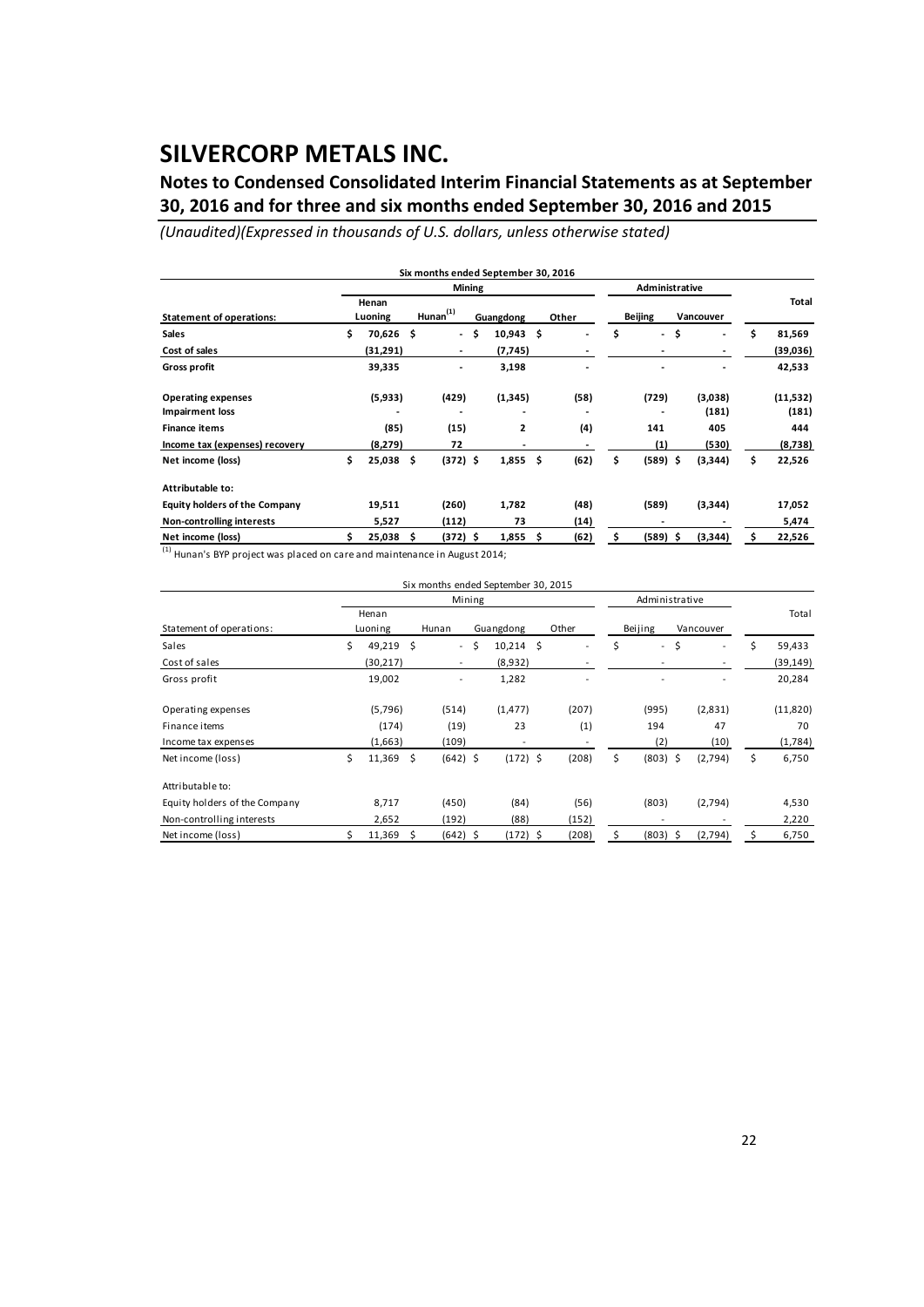### **Notes to Condensed Consolidated Interim Financial Statements as at September 30, 2016 and for three and six months ended September 30, 2016 and 2015**

*(Unaudited)(Expressed in thousands of U.S. dollars, unless otherwise stated)*

#### (c) Sales by metal

The sales generated for the three and six months ended September 30, 2016 and 2015 was all earned in China and is comprised of:

|                        |                      |    | Three months ended September 30, 2016            |     |              |
|------------------------|----------------------|----|--------------------------------------------------|-----|--------------|
|                        | <b>Henan Luoning</b> |    | Guangdong                                        |     | <b>Total</b> |
| Silver (Ag)            | \$<br>24,923         | \$ | 2,051                                            | \$  | 26,974       |
| Gold (Au)              | 1,087                |    |                                                  |     | 1,087        |
| Lead (Pb)              | 12,684               |    | 1,459                                            |     | 14,143       |
| Zinc (Zn)              | 1,260                |    | 2,833                                            |     | 4,093        |
| Other                  |                      |    | 1                                                |     | 1            |
|                        | \$<br>39,954         | \$ | 6,344                                            | \$. | 46,298       |
|                        |                      |    |                                                  |     |              |
|                        |                      |    | Three months ended September 30, 2015            |     |              |
|                        | Henan Luoning        |    | Guangdong                                        |     | Total        |
| Silver (Ag)            | \$<br>13,561         | \$ | 1,151                                            | \$  | 14,712       |
| Gold (Au)              | 506                  |    | 13                                               |     | 519          |
| Lead (Pb)              | 8,039                |    | 1,083                                            |     | 9,122        |
| Zinc (Zn)              | 838                  |    | 1,820                                            |     | 2,658        |
| Other                  |                      |    | 202                                              |     | 202          |
|                        | \$<br>22,944         | Ś. | 4,269                                            | \$  | 27,213       |
|                        |                      |    | Six months ended September 30, 2016              |     |              |
|                        | <b>Henan Luoning</b> |    | Guangdong                                        |     | Total        |
| Silver (Ag)            | \$<br>44,289         | \$ | 3,522                                            | \$  | 47,811       |
| Gold (Au)              | 1,959                |    |                                                  |     | 1,959        |
| Lead (Pb)              | 22,065               |    | 2,571                                            |     | 24,636       |
| Zinc (Zn)              | 2,313                |    | 4,739                                            |     | 7,052        |
| Other                  |                      |    | 111                                              |     | 111          |
|                        | \$<br>70,626         | Ś. | 10,943                                           | \$. | 81,569       |
|                        |                      |    |                                                  |     |              |
|                        | Henan Luoning        |    | Six months ended September 30, 2015<br>Guangdong |     | Total        |
|                        | \$<br>29,523         | \$ |                                                  | \$  |              |
| Silver (Ag)            | 1,230                |    | 3,107<br>23                                      |     | 32,630       |
| Gold (Au)<br>Lead (Pb) |                      |    |                                                  |     | 1,253        |
|                        | 16,691               |    | 2,812                                            |     | 19,503       |
| Zinc (Zn)              | 1,775                |    | 3,896                                            |     | 5,671        |
| Other                  |                      |    | 376                                              |     | 376          |
|                        | \$<br>49,219         | \$ | 10,214                                           | \$  | 59,433       |

(d) Major customers

For the six months ended September 30, 2016, three major customers (six months ended September 30, 2015 ‐ three) accounted for 17% to 35%, (six months ended September 30, 2015 ‐ 13% to 42%) and collectively 82% (six months ended September 30, 2015 ‐ 74%) of the total sales of the Company.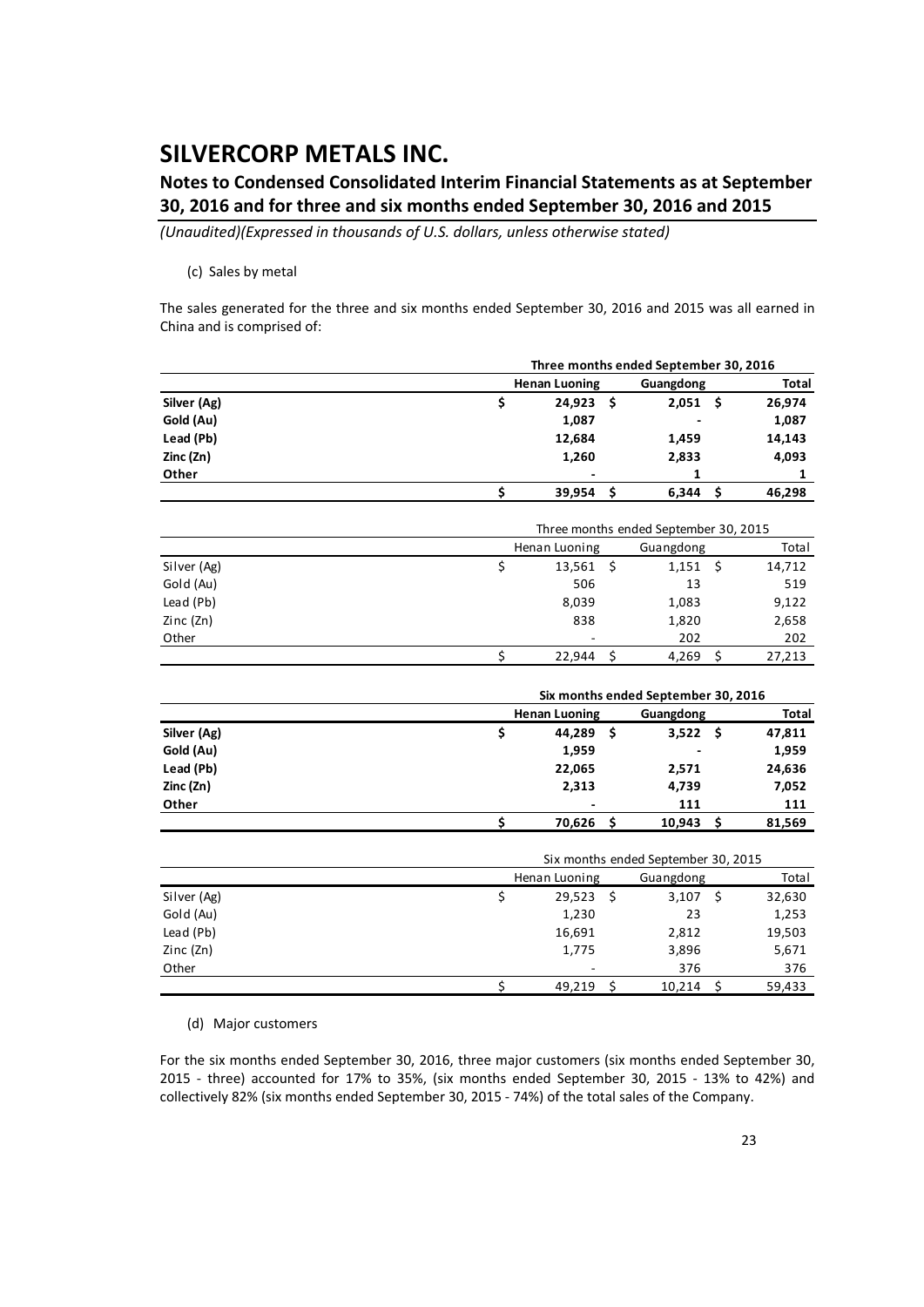### **Notes to Condensed Consolidated Interim Financial Statements as at September 30, 2016 and for three and six months ended September 30, 2016 and 2015**

*(Unaudited)(Expressed in thousands of U.S. dollars, unless otherwise stated)*

#### **20. COMMITMENTS AND CONTINGENCIES**

Commitments, not disclosed elsewhere in these financial statements, are as follows:

|                  | Total | Less than 1 year | 1-5 vears                | After 5 years |
|------------------|-------|------------------|--------------------------|---------------|
| Operating leases | 4.227 | 549              | 3.151                    | 527           |
| Commitments      | 6.418 | $\sim$           | $\overline{\phantom{0}}$ | 6,418         |

As of September 30, 2016, the Company has two office rental agreements totaling \$4,227 for the next seven years and commitments of \$6,418 related to the GC property. During the three and six months ended September 30, 2016, the Company incurred rental expenses of \$148 and \$300, respectively (three and six months ended September 30, 2015 ‐ \$145 and \$335, respectively), which were included in office and administrative expenses on the consolidated statement of income.

Although the Company has taken steps to verify title to properties in which it has an interest, these procedures do not guarantee the Company's title. Property title may be subject to, among other things, unregistered prior agreements or transfers and may be affected by undetected defects.

Due to the size, complexity and nature of the Company's operations, the Company is subject to various claims, legal and tax matters arise in the ordinary course of business. Each of these matters is subject to various uncertainties and it is possible that some of these matters may be resolved unfavorably to the Company. The Company accrues for such items when a liability is both probable and the amount can be reasonably estimated.

In assessing loss contingencies related to legal proceedings that are pending against the Company or unasserted claims that may result in such proceedings, the Company and its legal counsel evaluate the perceived merits of any legal proceedings or unasserted claims as well as the perceived merits of the amount of relief sought or expected to be sought. Major legal proceedings against the Company are summarized as follows:

 An action commenced pursuant to the Class Proceedings Act (Ontario) against the Company and certain of its senior officers and expert advisors was initiated in the Ontario Superior Court of Justice on May 21, 2013 relating to claims for misrepresentation, at common law and pursuant to secondary market civil liability provisions under the Securities Act (Ontario) (the "Mask Action"). The lead plaintiff is John Mask and the amount claimed as special damages or general damages, not including claims for costs and interest, is \$80 million or such other sum the court finds appropriate in the event this action is certified and judgment pronounced at trial. Two other class action lawsuits have been filed against the Company and certain of its senior officers and expert advisors in the Ontario Superior Court of Justice pursuant to the Class Proceedings Act (Ontario) on September 11, 2013 and in the British Columbia Supreme Court pursuant to the Class Proceedings Act (British Columbia) on September 9, 2013. The Company understands that, as between the three actions, only the Mask Action is proceeding at this time. The Company believes that there is no merit to the allegations set out in these lawsuits and has retained McCarthy Tétrault LLP as its defense counsel and intends to pursue a vigorous defense. On October 22, 2015 the Ontario Superior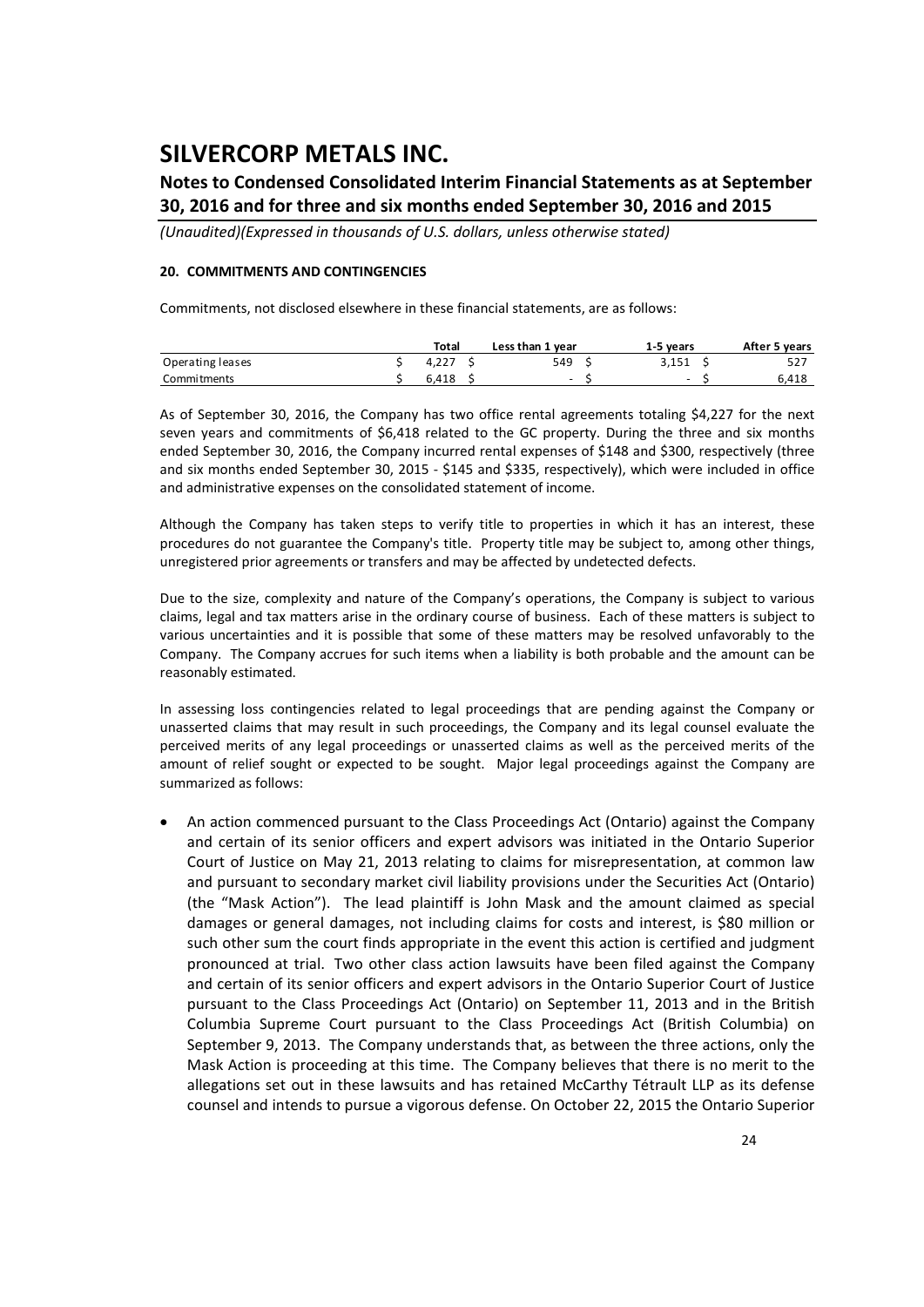### **Notes to Condensed Consolidated Interim Financial Statements as at September 30, 2016 and for three and six months ended September 30, 2016 and 2015**

*(Unaudited)(Expressed in thousands of U.S. dollars, unless otherwise stated)*

Court of Justice denied Mr. Mask leave to proceed with a class action and awarded costs in favour of Silvercorp. Mr. Mask filed an appeal with the Court of Appeal for Ontario which was denied on August 24, 2016 with further costs awarded in favour of Silvercorp. On October 23, 2016 Mr. Mask filed an application for leave to appeal to the Supreme Court of Canada.

- On August 19, 2014 an action was commenced against the Company in the Supreme Court of British Columbia seeking an unspecified amount of damages for a claim of false imprisonment and defamation (the "Huang Action"). To date, the Company has been unsuccessful in its attempts to have the case dismissed. The case is currently scheduled for a 40 day jury trial, commencing January 2017. The Company believes that there is no merit to the allegations and intends to pursue a vigorous defence.
- During the year ended March 31, 2016, an action was initiated by Luoyang Mining Group Co., Ltd. ("Luoyang Mining") against Henan Found seeking payment of \$1.6 million (RMB10.0 million) plus interest related to the acquisition agreements Henan Found entered into in August 2012 to acquire the XHP Mine. The \$1.6 million has been included into the accounts payable and accrued liabilities on the consolidated statements of financial position of the Company. Henan Found did not make the final payment as certain commercial conditions were not fulfilled by Luoyang Mining. In April 2016, Henan Found filed a counter claim in Luoyang People's Court against Luoyang Mining to have the original acquisition agreements nullified and is seeking repayment of the amount paid to date of \$9.7 million (RMB62.8 million) plus compensation of direct loss of \$2.5 million (RMB16.5 million) arising from XHP mine. The carrying value of XHP mine was impaired to \$nil in fiscal year 2015.
- During the year ended March 31, 2016, SX Gold, a 100% owned subsidiary of Henan Found, commenced a legal action against Luoyang HA Mining Co. Ltd. ("HA Mining") to seek payment of \$4.0 million (RMB26.0 million) plus interest related to a share transfer agreement that SX Gold entered into with HA Mining in September 2013. Pursuant to the agreement, SX Gold was to transfer all shares it held in Songxian Zhongxin Mining Co. Ltd. to HA Mining for \$11.8 million (RMB76.0 million). SX Gold fulfilled its responsibilities and the title of the shares was transferred to HA Mining, who paid \$7.8 million (RMB50.0 million). The remaining \$4.0 million (RMB26.0 million) was unpaid. In April 2016, HA Mining filed a counter claim for \$2.2 million (RMB14.0 million). On June 17, 2016, the court issued an order in favor of SX Gold. The court order demands HA Mining to pay \$3.4 million (RMB22.75 million) to SX Gold. On July 1, 2016, HA Mining filed an appeal to the court order. This case is currently under appeal. The outstanding receivable amount of \$4.0 million (RMB26.0 million) was written off in prior years.